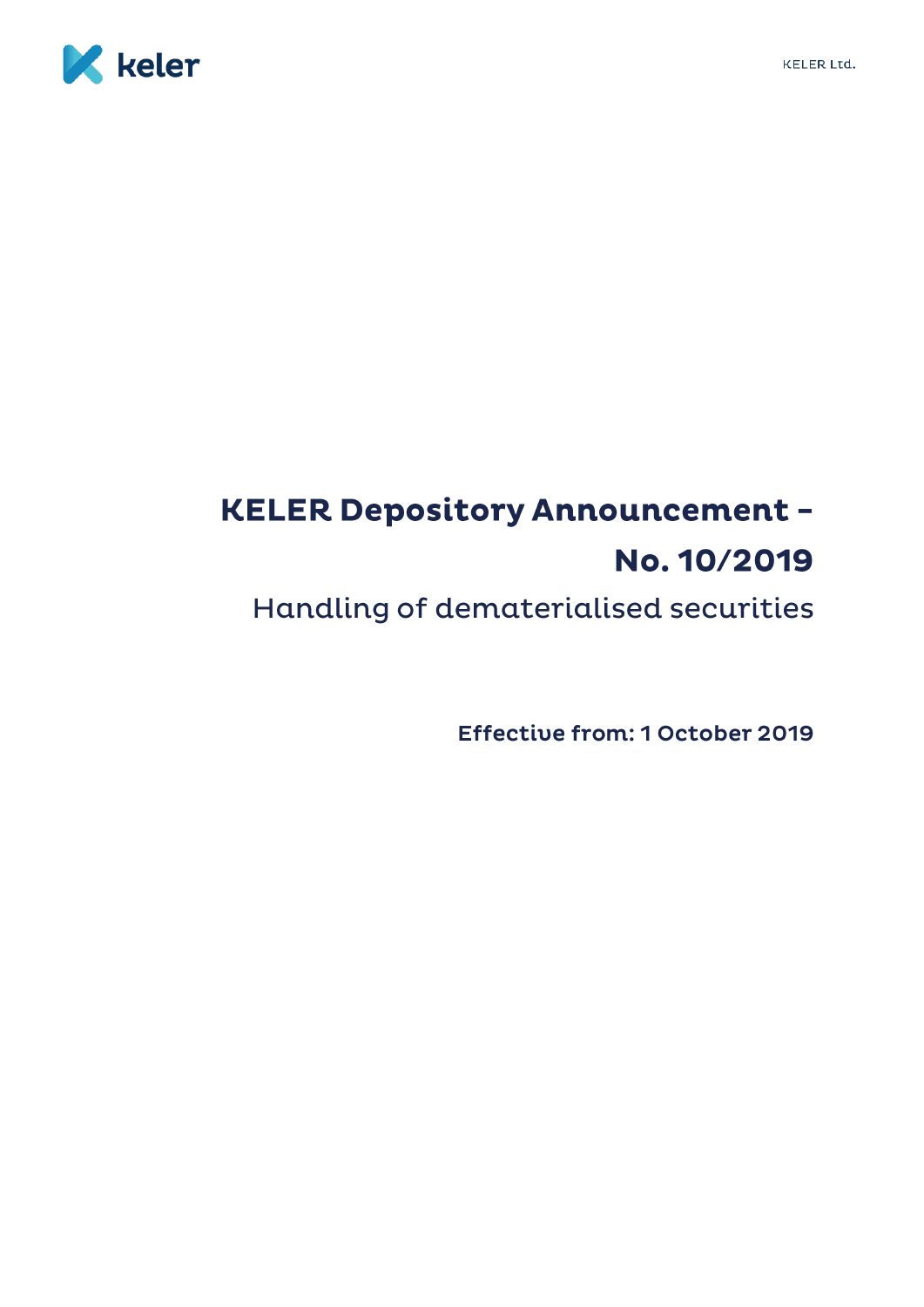

## **Contents**

| 1. |      |                                                                                                |  |  |  |  |  |  |  |
|----|------|------------------------------------------------------------------------------------------------|--|--|--|--|--|--|--|
| 2. |      |                                                                                                |  |  |  |  |  |  |  |
| 3. |      |                                                                                                |  |  |  |  |  |  |  |
| 4. |      |                                                                                                |  |  |  |  |  |  |  |
|    | 4.1. |                                                                                                |  |  |  |  |  |  |  |
|    | 4.2. |                                                                                                |  |  |  |  |  |  |  |
|    | 4.3. |                                                                                                |  |  |  |  |  |  |  |
|    | 4.4. |                                                                                                |  |  |  |  |  |  |  |
|    | 4.5. |                                                                                                |  |  |  |  |  |  |  |
|    | 4.6. |                                                                                                |  |  |  |  |  |  |  |
|    |      | 4.6.1. Conversion of securities series by KELER, authorized by the Issuer 7                    |  |  |  |  |  |  |  |
|    |      | 4.6.2. Securities series conversion (cancellation - first issuance or with top up) 7           |  |  |  |  |  |  |  |
|    |      | 4.6.3. Securities change (cancellation-with first issuance/top up) for all securities 8        |  |  |  |  |  |  |  |
|    |      | Conversion with the partial reduction of securities series (partial reduction - with<br>4.6.4. |  |  |  |  |  |  |  |
|    |      | 4.6.5. Conversion of physical share series to demat share series 8                             |  |  |  |  |  |  |  |
|    |      | 4.6.6. Conversion of demat share series into physical share series                             |  |  |  |  |  |  |  |
|    | 4.7. |                                                                                                |  |  |  |  |  |  |  |
| 5. |      |                                                                                                |  |  |  |  |  |  |  |
|    | 5.1. |                                                                                                |  |  |  |  |  |  |  |
|    | 5.2. |                                                                                                |  |  |  |  |  |  |  |
|    | 5.3. |                                                                                                |  |  |  |  |  |  |  |
|    | 5.4. |                                                                                                |  |  |  |  |  |  |  |
| 6. |      |                                                                                                |  |  |  |  |  |  |  |
| 7. |      |                                                                                                |  |  |  |  |  |  |  |
| 8. |      |                                                                                                |  |  |  |  |  |  |  |
|    | 8.1. |                                                                                                |  |  |  |  |  |  |  |
|    | 8.2. |                                                                                                |  |  |  |  |  |  |  |
| 9. |      |                                                                                                |  |  |  |  |  |  |  |
|    |      |                                                                                                |  |  |  |  |  |  |  |
|    |      |                                                                                                |  |  |  |  |  |  |  |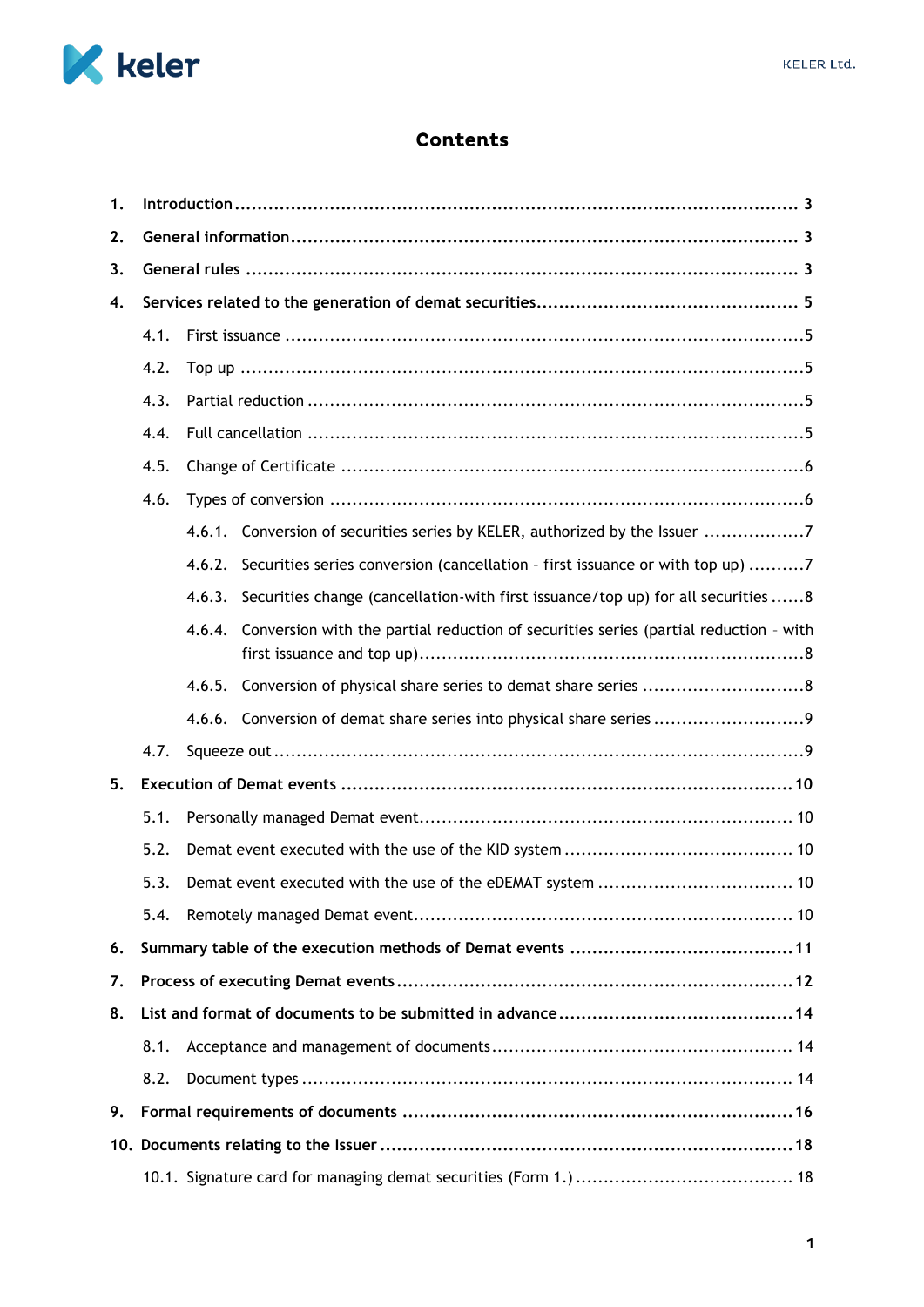



| 10.3. Issuer agreement on the registration of securities managed by KELER (form contract 27)                                                                                     |
|----------------------------------------------------------------------------------------------------------------------------------------------------------------------------------|
| 10.4. Supplement to issuer agreement for open-end investment units (form contracts 28 and                                                                                        |
|                                                                                                                                                                                  |
|                                                                                                                                                                                  |
| 11.2. Documents to be submitted in relation to investment units  21                                                                                                              |
|                                                                                                                                                                                  |
| 11.4. Documents to be submitted in relation to securities in categories B and C 24                                                                                               |
|                                                                                                                                                                                  |
|                                                                                                                                                                                  |
|                                                                                                                                                                                  |
|                                                                                                                                                                                  |
| 13.1. If a period shorter than stated in this Announcement is requested (urgent processing), a<br>higher demat fee must be paid in accordance with the rules detailed below:  27 |
| 13.2. Rules on the acceptance of Demat event orders relating to shares and investment                                                                                            |
| 13.3. Rules on the acceptance of Demat event orders relating to debt securities/provision of                                                                                     |
|                                                                                                                                                                                  |
|                                                                                                                                                                                  |
| 13.5.1. Demat events executed with the personal involvement of the Issuer 29                                                                                                     |
|                                                                                                                                                                                  |
|                                                                                                                                                                                  |
|                                                                                                                                                                                  |
|                                                                                                                                                                                  |
|                                                                                                                                                                                  |
|                                                                                                                                                                                  |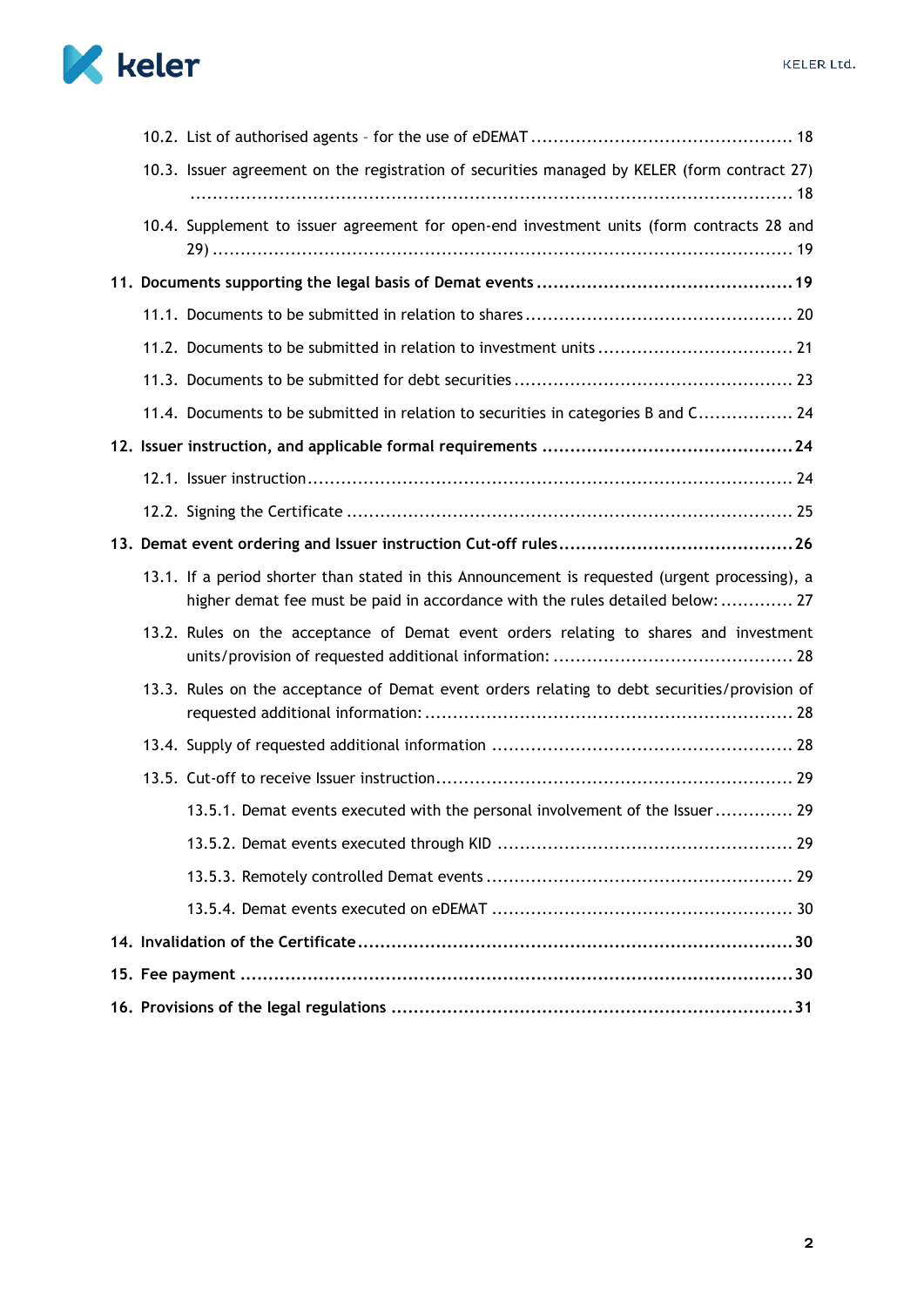

## <span id="page-3-0"></span>1. Introduction

This Depository Announcement provides information on the services related to the first issuance of dematerialised securities (hereinafter: **demat securities** or **demat securities series**) by KELER Central Depository Ltd. (hereinafter: **KELER**) and to changes in the data of the demat securities. It details the services related to demat securities, the options and conditions of executing Demat events and the related practices, the documents and formal requirements supporting the legal basis of issuances and data modifications, the form of submission of the issuer instruction and the related documents, the deadlines and acceptance of the order and the issuer instruction, the rules of invalidating the certificate issued on dematerialised securities (hereinafter: **Certificate**) and the terms and conditions of fee payment. It also collects the provisions of the legal regulations pertaining to dematerialised securities.

## <span id="page-3-1"></span>2. General information

As a central securities depository, KELER is obliged and entitled to produce all demat securities publicly or privately issued in Hungary in compliance with the applicable laws and regulations and to credit and manage them on central securities accounts (modification, cancellation). KELER produces, modifies and cancels demat securities in compliance with the provisions of Government Decree 284/2001 (XII. 26.) on the method of production and forwarding of and security regulations for dematerialised securities and on the rules of opening and maintaining the securities account, the central securities account and client account (hereinafter: **Demat Decree**), in line with the agreement signed with the Issuer, which can be the agent, legal successor, liquidator, receiver or administrator of the Issuer, and the fund manager acting on behalf of the fund (hereinafter: Issuer) and the Issuer's instructions. As in the case of any securities issued in Hungary, the securities identification code (hereinafter: **ISIN code**) of demat securities is also requested from KELER by the Issuer. The data required for identification are defined in MNB Decree 20/2014 (VI.3.) on the ISIN code. The information related to the application of an ISIN code and the rules of application are contained in the KELER [Depository Announcement](https://english.keler.hu/Key%20documents/Depository%20Announcements/KELER%20Announcement%20-%20ISIN%20Issuance/) valid from time to time.

This Depository Announcement shall be interpreted together with the currently effective General Business Rules of KELER (hereinafter: [GBR\)](https://english.keler.hu/Key%20documents/Regulatory%20documents/General%20Business%20Rules/) and the definitions contained thereof.

## <span id="page-3-2"></span>3. General rules

1

The method of production of securities of the same securities series<sup>1</sup> cannot be different. Securities can be issued physically in a printing press authorised by the MNB to produce securities, or in the form of dematerialised securities, based on the Demat Decree, with the involvement of KELER, in line with the regulatory documents of KELER.

 $1$  Section (1) 45 of Act CXX of 2001 (hereinafter Tpt).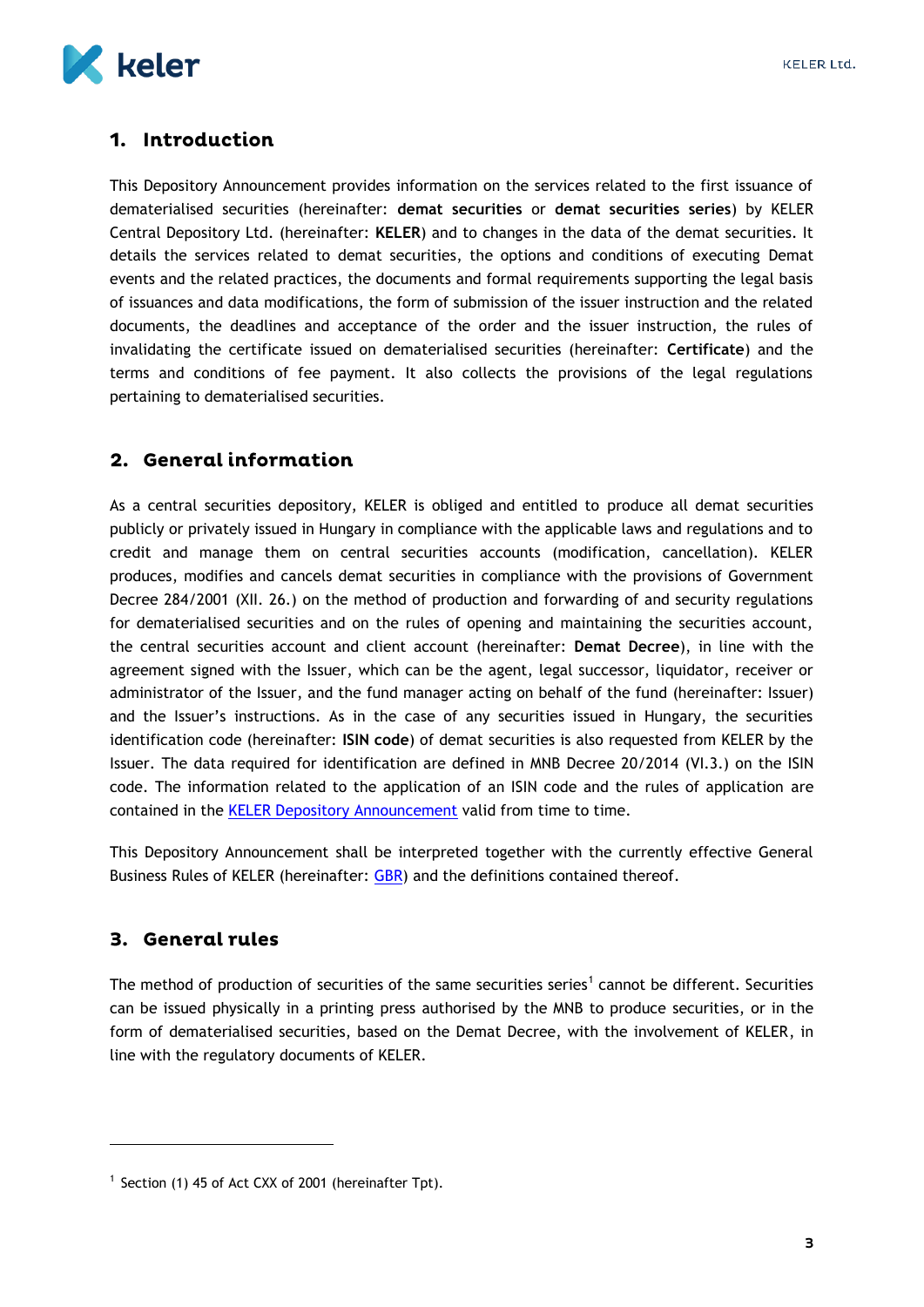

The Issuer may grant authorisation for the execution of an event related to demat securities

- on the [List of authorised agents](#page-18-4) in the case of the users of the eDEMAT system (to be generated in the eDEMAT system),
- or on the form of **Signature card for managing demat securities** in the case of Demat events to be executed in person.

This authorisation does not grant a right to the authorised agent to sign the Certificate. The rules on signing the Certificate, as the instruction of the issuer, can be found in Point [Signing the](#page-25-0)  [Certificate.](#page-25-0)

The ISIN code identifies a securities series (not an issuance).

One securities series can only have one ISIN code.

Only one effective Certificate may be assigned to one demat securities series at a time.

The number of securities in a demat securities series can only be a positive whole number.

KELER executes the service of first issuance, top up and conversion related to dematerialised securities for the issuer if the issuer has a LEI code has not expired, and thus the Issuer is responsible for informing KELER on its valid LEI code at least 2 business days before giving the securities master data related to the service concerned or the Demat event.

KELER publishes in KID for the KELER Account Holders the Issuer contact person details that were provided upon ordering the Demat events related to dematerialised securities.

KELER does not execute Demat events for past dates and for expired securities.

Demat evets for securities involved in T2S can be executed on KELER and T2S business days. KELER does not assume any liability for delayed processing in T2S related to the execution of Demat events (e.g. Saturday business days) where the event date is a KELER business day but is not a business day in T2S.

Simultaneously with the cancellation of the total quantity of demat securities on the central securities account, the ISIN code assigned to the securities series shall also be cancelled automatically.

Pursuant to Section 9(1) of Act CXX of 2001 on the Capital Market (hereinafter: **Tpt.**), the Issuer deposits the Certificate of the demat securities at KELER, as a physical document signed personally by the authorized signatories, or as an .es3 format file with electronic signature.

The Issuer shall send the contents of the Certificate (with .doc or .docx extension, .pdf extension generated by eDEMAT) to [kibo@keler.hu.](mailto:DEMO@keler.hu) The Issuer submits to KELER the [List of account credit data](https://english.keler.hu/Key%20documents/Business%20Forms/) (in Form 2).for first issuance, top up, partial reduction executed in the Issuer's presence.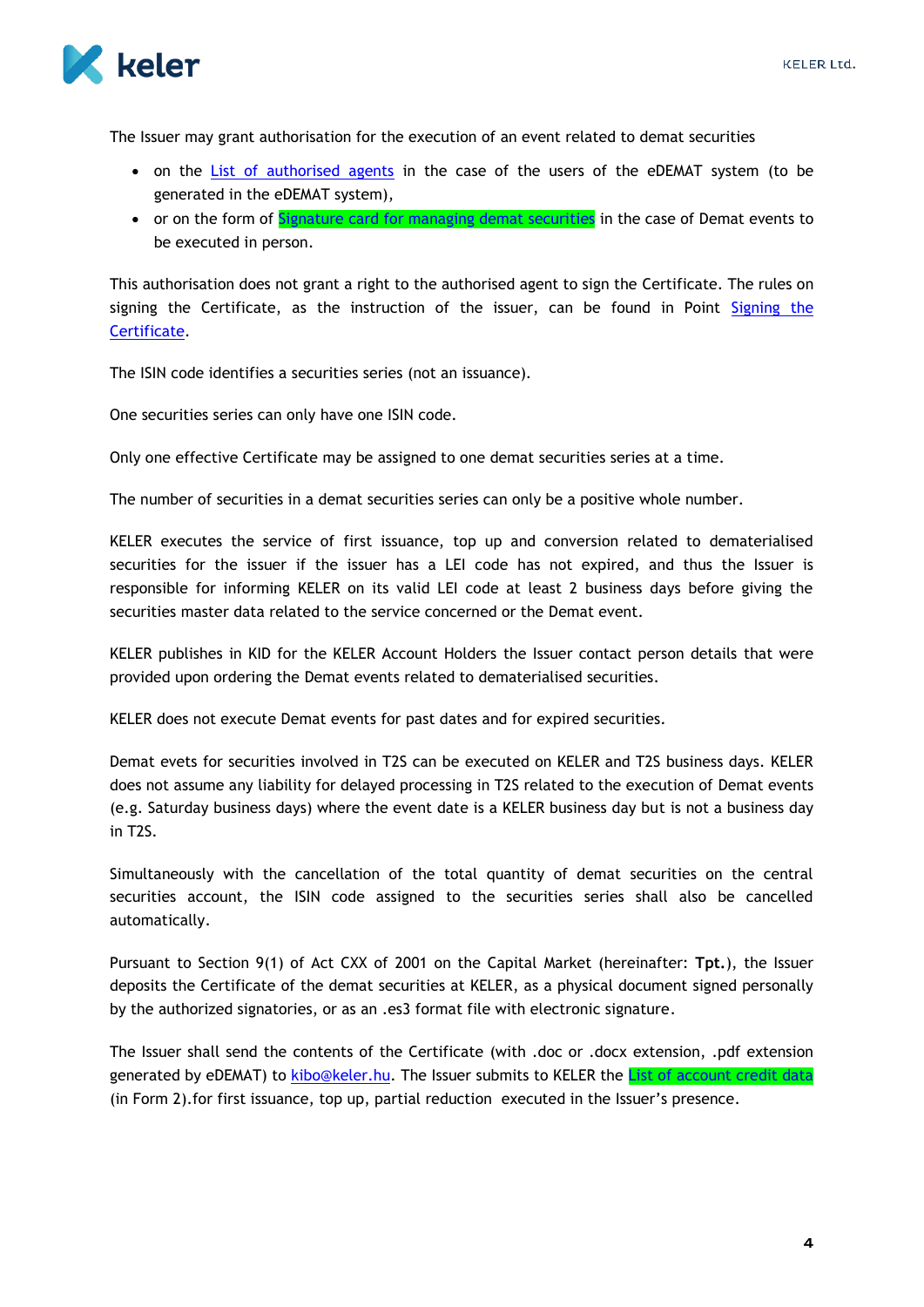

## <span id="page-5-0"></span>4. Services related to the generation of demat securities

#### <span id="page-5-1"></span>4.1. First issuance

First issuance is the first display as electronic sign and first credit on the central securities account of a demat securities series, if the securities have no securities antecedents produced in any form in the central securities register. The Issuer of the demat securities issues a Certificate with the data of the demat securities series, containing the information specified in the legal regulation pertaining to the type of the particular securities, and deposits it with KELER.

#### <span id="page-5-2"></span>4.2. Top up

Top up means an increase in the number of pieces of the demat securities series and in the aggregate series value of the series. The Issuer issues a new Certificate on the changed data of the demat securities series and deposits it at KELER.

In the case of any top up in a particular securities series, the ISIN code of the series shall remain unchanged.

In the case of top up, the Issuer specifies the number of pieces in the increase in the account credit data. Following the successful completion of the top up, KELER invalidates the Certificate issued earlier for the demat securities series and deposited with KELER based on the Issuer's instruction.

#### <span id="page-5-3"></span>4.3. Partial reduction

Partial reduction means a reduction in the quantity of the demat securities series recorded on central securities accounts and a reduction in the aggregate face value of the series (withdrawal). The Issuer issues a new Certificate for the changed data of the demat securities series and deposits it at KELER.

With partial reduction the ISIN code of the securities series does not change.

Partial reduction can only be executed if

- the Issuer defines the quantity of securities to be withdrawn and specifies the securities account of the account manager to be used for the transaction (main account and subaccount)
- the respective securities account managers cooperate in the execution of partial reduction.

Following the successful execution of the partial reduction, KELER will invalidate the Certificate issued earlier for the demat securities series and deposited with KELER.

#### <span id="page-5-4"></span>4.4. Full cancellation

Full cancellation means the cancellation of the demat securities series on the securities accounts or the consolidated securities accounts of securities account managers, i.e. the termination of the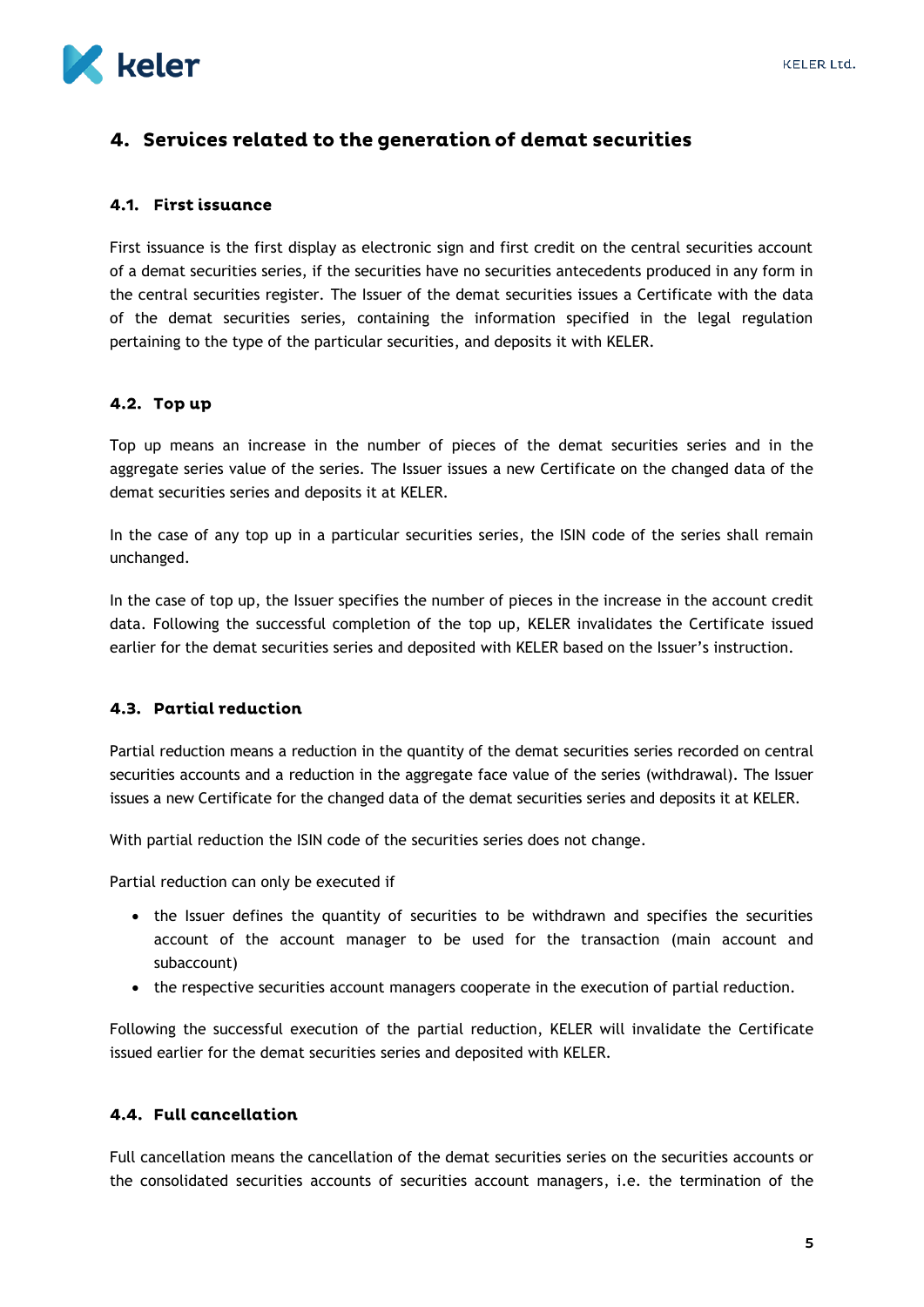

demat securities as an electronic instrument.

KELER performs the full cancellation of the demat securities series at the instruction of the issuer or the legal successor of the issuer or based on Section 112 (6) of Act V of 2006 on Public Company Information, Company Registration and Winding-up Proceedings.

Following the successful completion of the full cancellation, KELER invalidates the Certificate issued earlier about the demat securities series and deposited with KELER. The ISIN code assigned to the terminated series shall also be automatically cancelled.

#### <span id="page-6-0"></span>4.5. Change of Certificate

The change of the Certificate is a Demat event with no change to the quantity of securities in the central securities accounts that may be the result of the change of the data of the demat securities series (e.g. term; security name; interest rate; yield payment; limitation on transfer), the changes in the data of the Issuer (e.g. name, registered office), or other reasons (e.g. in the case of Issuer with several series, reflection of the change of the share capital for series where only the share capital changed), which are described in detail in the [GBR.](https://english.keler.hu/Key%20documents/Regulatory%20documents/General%20Business%20Rules/)

The Issuer must issue and deposit with KELER a new Certificate on the demat securities series with the changed data of the demat securities series.

Following the successful completion of the change of the Certificate, KELER invalidates the Certificate issued earlier about the demat securities series and deposited with KELER based on the Issuer's instruction.

KELER performs the conversion of a closed-end investment unit into an open-end investment unit with no change of face value as a change of Certificate event.

#### <span id="page-6-1"></span>4.6. Types of conversion

Conversion is the first issuance of a demat securities series (hereinafter: **legal successor series**) or top up in an existing demat securities series, which relates to the termination of a dematerialised securities series already registered in the central securities accounts (hereinafter: **legal predecessor series**), which includes the partial reduction or the full cancellation from the securities accounts of the legal predecessor series.

In the case of securities series to be listed on the BSE during conversion or listed on the BSE, by accepting these Regulation the Issuer authorizes KELER to prepare and process the schedule related to the legal successor series and the account credit data forming part of the issuer instruction, and to invalidate the Certificate earlier deposited on the legal predecessor securities series.

The above service can also be ordered for securities series not to be listed / not listed on the BSE.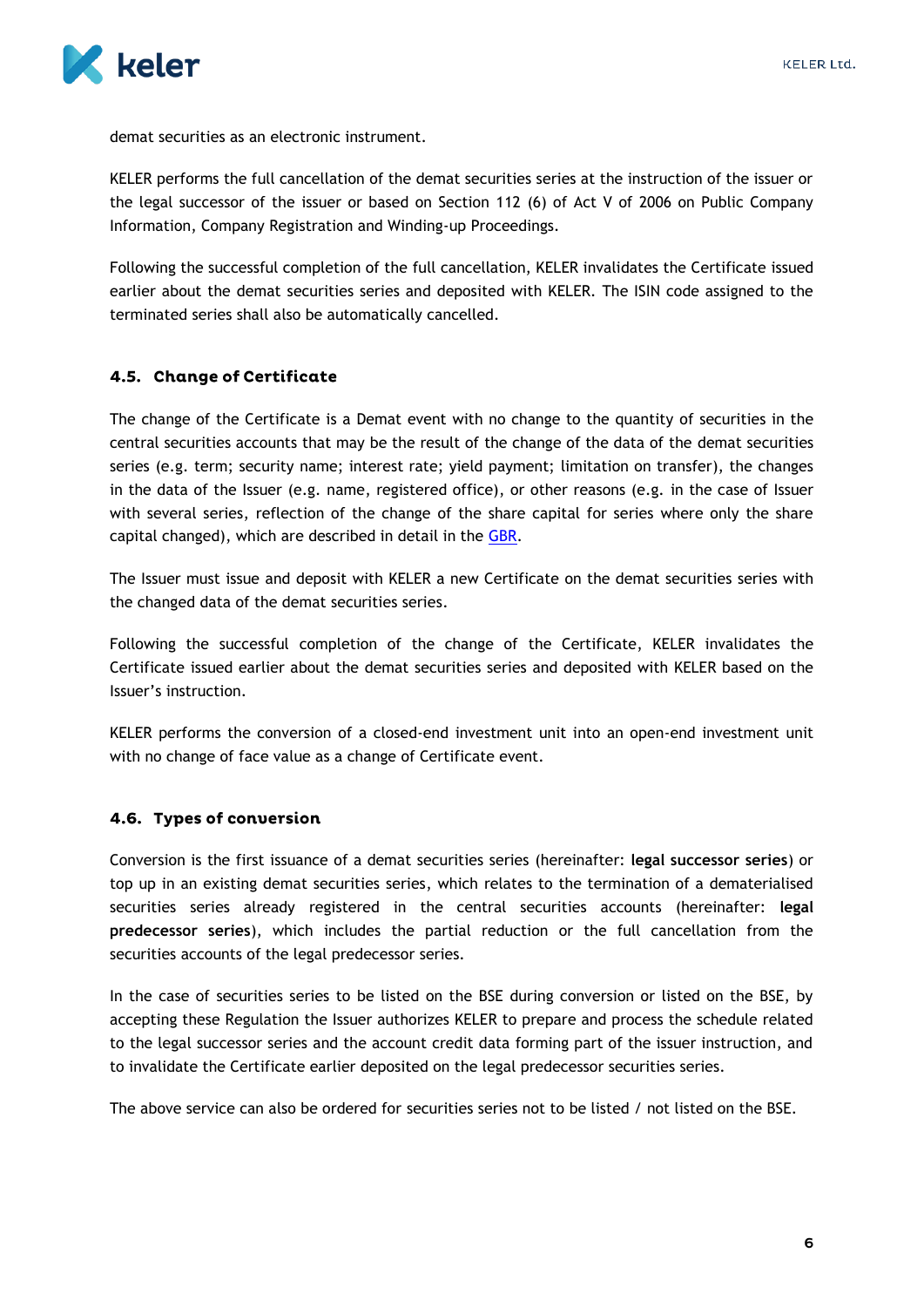

#### <span id="page-7-0"></span>4.6.1. Conversion of series by KELER, authorized by the Issuer

In the case of conversion of demat securities series, the legal predecessor series with ISIN automatically transforms into the legal successor series with new ISIN.

Once the conversion is successfully completed, the legal predecessor series is cancelled in both the securities and the central securities accounts, the legal successor series is created as a new series or as a top up of an existing securities series.

The condition of the conversion is that the total face value and the currency of the legal predecessor series are identical to the total face value and the currency of the legal successor securities series. If the face values of the legal predecessor and the legal successor series are different, the conversion can be executed if the face value of the legal predecessor/successor series is the whole number multiple of the face value of the legal predecessor/successor series (e.g. split). As an additional condition, the Issuer is required to make available the Certificate to KELER three business days before the value date and be personally present at the securities conversion completed in committee.

In the case of conversion, the legal successor securities are credited to the securities accounts from which the legal predecessor securities were cancelled. During conversion, account blockings are recycled to the legal successor securities.

#### <span id="page-7-1"></span>4.6.2. Series conversion (cancellation - first issuance or with top up)

In the case of demat securities series conversion, the legal predecessor series with ISIN transforms into a legal successor securities series with a new ISIN.

Following the successful completion of the conversion, the legal predecessor series is cancelled in both the securities and the central securities accounts, the legal successor series is created as a new series or the top up of an existing securities series.

The condition of the conversion is that the total face value and the currency of the legal predecessor series are identical to the total face value and the currency of the legal successor securities series part. If the face values of the legal predecessor and the legal successor series are different, the conversion can be executed if the face value of the legal successor series is the whole number multiple of the face value of the legal predecessor series (e.g. split).

As an additional condition, the Issuer is required to define the value date of the conversion 2 business days in advance.

In this conversion KELER accepts the issuer instruction only if it states that the legal successor securities are to be credited to the central securities accounts (of type "A" or "B) of the securities account managers from the securities or consolidated securities accounts of whom the legal predecessor securities were cancelled. KELER informs the securities account manager on the conversion in email or in an announcement.

KELER unblocks the account blockings on the legal predecessor series simultaneously with cancellation. The securities account manager is responsible for requesting the blocking of the legal successor series.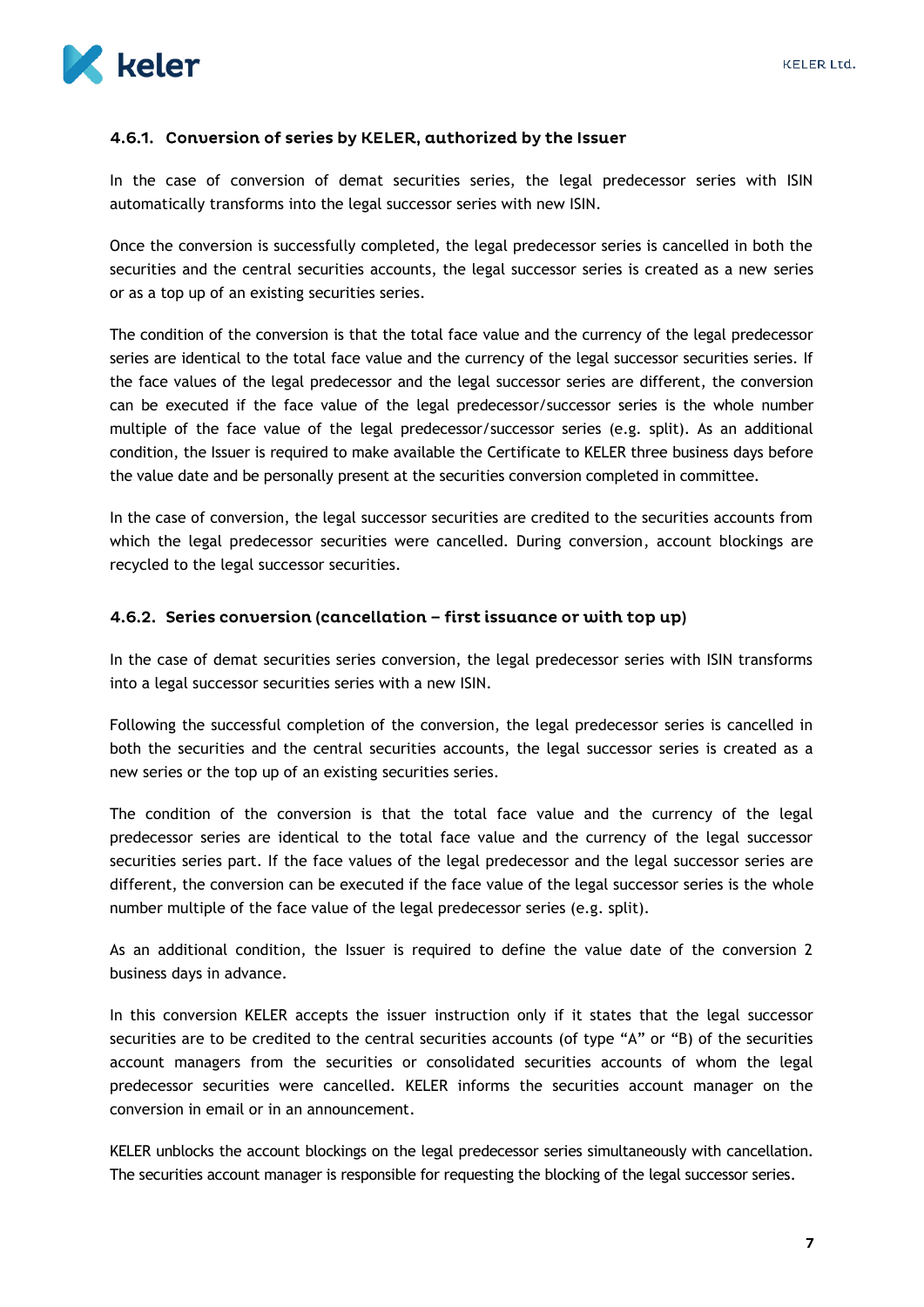

#### <span id="page-8-0"></span>4.6.3. Securities change (cancellation-with first issuance/top up) for all securities

In the case of securities change, the total face value of the securities series changes without the increase or decrease of the face value or the number of pieces of the individual demat securities, or due to the change of the currency, the above rules of conversion do not apply. In this case KELER performs the change in line with the provisions of this Regulation with the cancellation and issuance or top up of securities.

As an additional condition, the Issuer is required to define the value date of the securities change 2 business days in advance.

In this change KELER accepts the issuer instruction only if it states that the legal successor securities are to be credited to the central securities accounts (of type "A" or "B) of the securities account managers from the securities or consolidated securities accounts of whom the legal predecessor securities were cancelled. KELER informs the securities account manager on the change in email or in an announcement.

KELER unblocks the account blockings on the legal predecessor series simultaneously with the change. The securities account manager is responsible for requesting the blocking of the legal successor series.

## <span id="page-8-1"></span>4.6.4. Conversion with the partial reduction of series (partial reduction – with first issuance/top up)

In the case of conversion with partial reduction of the securities series, the face values of all the securities series involved change. KELER performs such change with the partial reduction and first issuance or top up of securities, in line with the provisions of this Regulation.

In this conversion KELER accepts the issuer instruction only if it states that the legal successor securities are to be credited to the central securities accounts (of type "A" or "B) of the securities account managers from the securities or consolidated securities accounts of whom the legal predecessor securities were cancelled. KELER informs the securities account manager on the conversion in email or in an announcement.

The conversion can be executed as a Demat event personally managed.

#### <span id="page-8-2"></span>4.6.5. Conversion of physical share series to demat share series

Conversion of the physical share series (hereinafter: the physical share series ceasing to exist) into dematerialised securities series (hereinafter: new demat share series). It is initiated by the Issuer as the issuance of a new demat share series or the top up of an existing demat series.

In the case of conversion, the Issuer is required to open a central securities account of type "C" with KELER to register the dematerialised securities replacing the physical securities not submitted.

If KELER is the custodian of the physical share series ceasing to exist (in fungible safekeeping), at the request of the Issuer KELER executes conversion based on an individual agreement.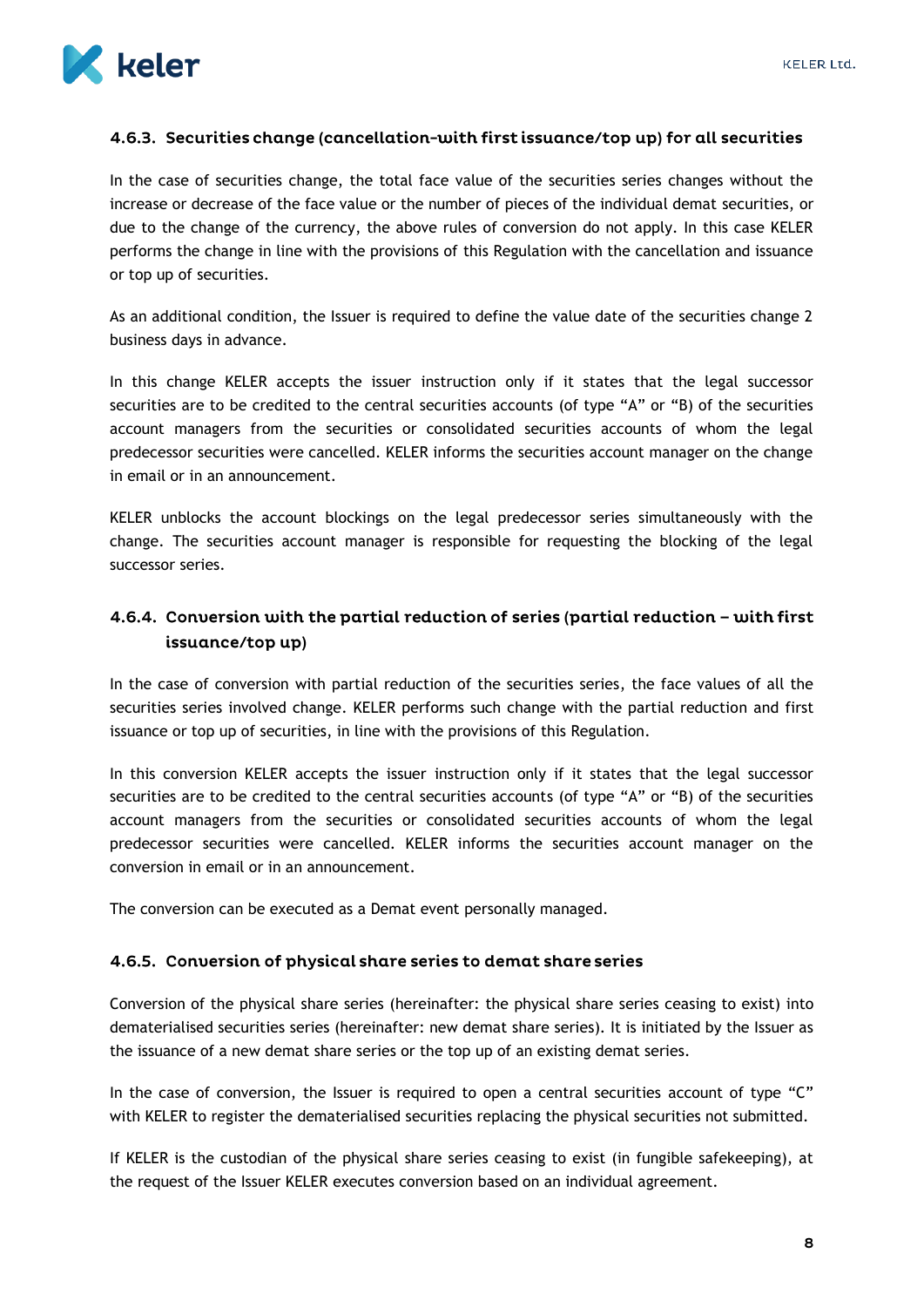

For securities registered in individual safekeeping account, the owner of the individual account is required to cooperate and give the necessary statement in order to execute the conversion.

#### <span id="page-9-0"></span>4.6.6. Conversion of demat share series into physical share series

The conversion means the cancellation of an existing demat share series (hereinafter: demat share series ceasing to exist) in the central securities account whereby, instead of the demat share series ceasing to exist, the Issuer gives physical shares with equal rights (hereinafter: new physical share series) to the shareholders. The Issuer initiates a cancellation event with KELER for the demat share series ceasing to exist. Before the cancellation from the central securities accounts of the demat series ceasing to exist, the Issuer is required to state that it ensures the new physical shares are given to the shareholders on the value date of cancellation instead of the demat shares ceasing to exist.

After cancellation from the central securities accounts, KELER invalidates the Certificate earlier issued and deposited with it for the demat series. The ISIN of the series ceasing to exist is automatically cancelled.

The Issuer can use the custody services of KELER related to physical securities.

#### <span id="page-9-1"></span>4.7. Squeeze out

Squeeze out is a Demat event related to the share series if subject to the provisions of the Tpt. on the acquisition of controlling interest, and based on the rules of exercising the purchase rights of the state as shareholder pursuant to Act XCCII of 2009 on privately issued share series a successful purchase offer is made for the publicly issued securities series. The procedure to be applied in the course of squeezing out and the related documents are defined in the individual procedure specified in the agreement between the Issuer and KELER.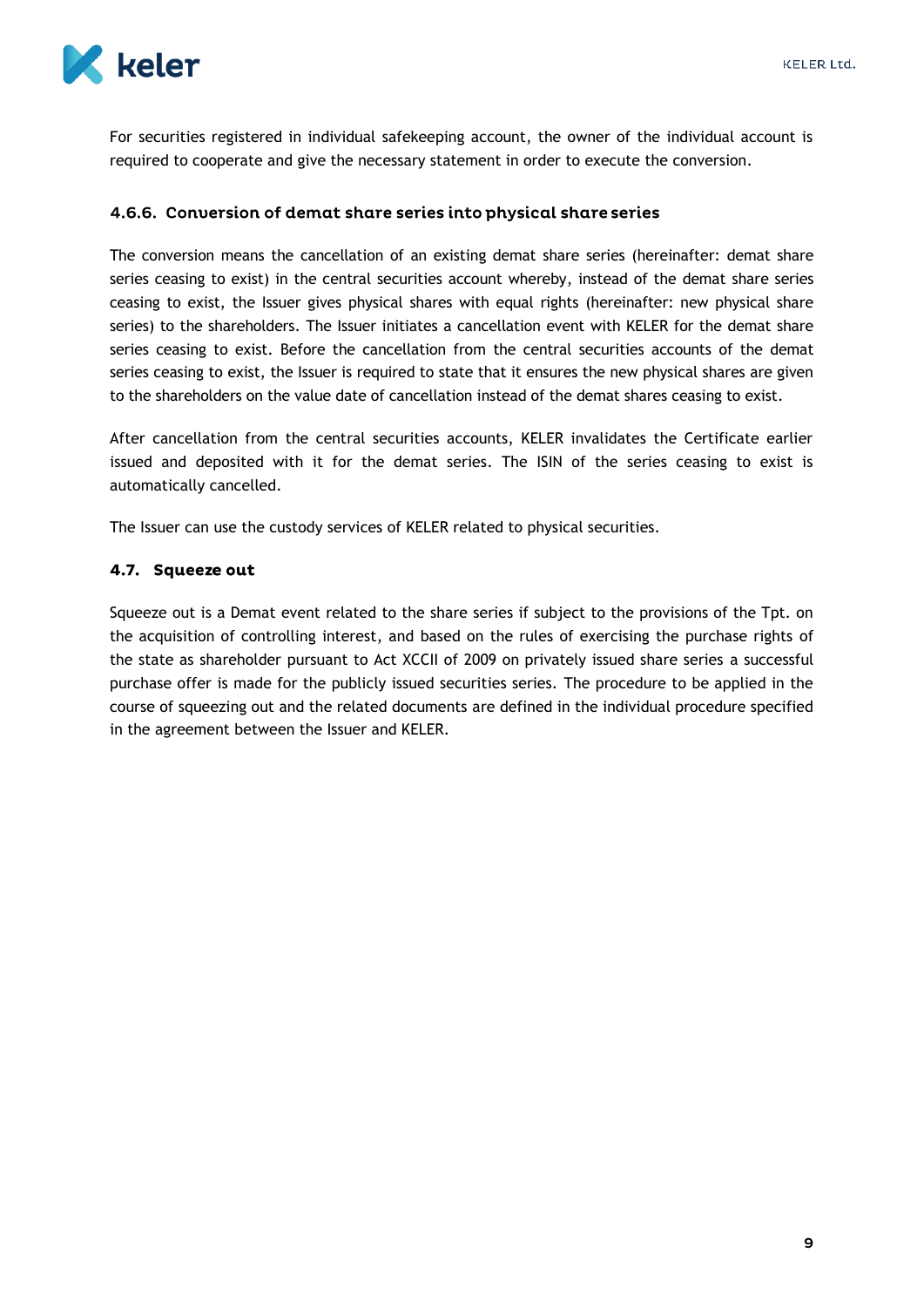

## <span id="page-10-0"></span>5. Execution of Demat events

If the Issuer does not wish to use the eDEMAT system, then the mode of execution of the Demat events is defined on the **Demat event order form** (Form 3).

#### <span id="page-10-1"></span>5.1. Personally managed Demat event

It is a Demat event executed at the head office of KELER, in the personal presence of the persons authorized by the Issuer on the "[Signature card for managing demat securities](https://english.keler.hu/Key%20documents/Business%20Forms/Signature%20Registration%20Form%20of%20signatories%20reported%20to%20KELER%20Ltd/Signature%20Registration%20Form.pdf)", with previously provided printed or electronically produced documents, at a pre-agreed date, in a manner specified by law, on the basis of a printed **Issuer instruction** signed by the Issuer in line with Point Signing the [Certificate](#page-25-0) of this document, by a committee formed by KELER and the Issuer.

#### <span id="page-10-2"></span>5.2. Demat event executed with the use of the KID system

It is an event executed without the personal presence of the Issuer, based on previously provided printed or electronically produced documents, available for issuers with KID system access. The information on the related technical terms and conditions is available on KELER's website on the "*Information on the technical terms and conditions of DEMAT first issuance on KID*" form, which provides a complete process and system description for the users. The Issuer can request the Demat event in a manner specified by law, with a printed Issuer instruction signed by the Issuer in line with Point [12.2. Signing the Certificate](#page-25-0) of this document, and a transaction submitted on the KID system.

#### <span id="page-10-3"></span>5.3. Demat event executed with the use of the eDEMAT system

The eDEMAT system is an online application available on the website of KELER. A Demat event executed with the use of this system is a Demat event executed without the personal presence of the Issuer, based on electronic documents uploaded into the eDEMAT system for the order, and based on the data of the Issuer instruction, and the (printed or electronic) documents produced from the data thereof and signed by the Issuer in line with Point [12.2. Signing the Certificate](#page-25-0) of this document.

#### <span id="page-10-4"></span>5.4. Remotely managed Demat event

The remotely managed Demat event is a Demat event executed without the personal presence of the Issuer, based on previously provided printed or electronically produced documents, in a manner specified by law, based on the printed Issuer instruction signed in line with Point 12.2. Signing the Certificate of this document.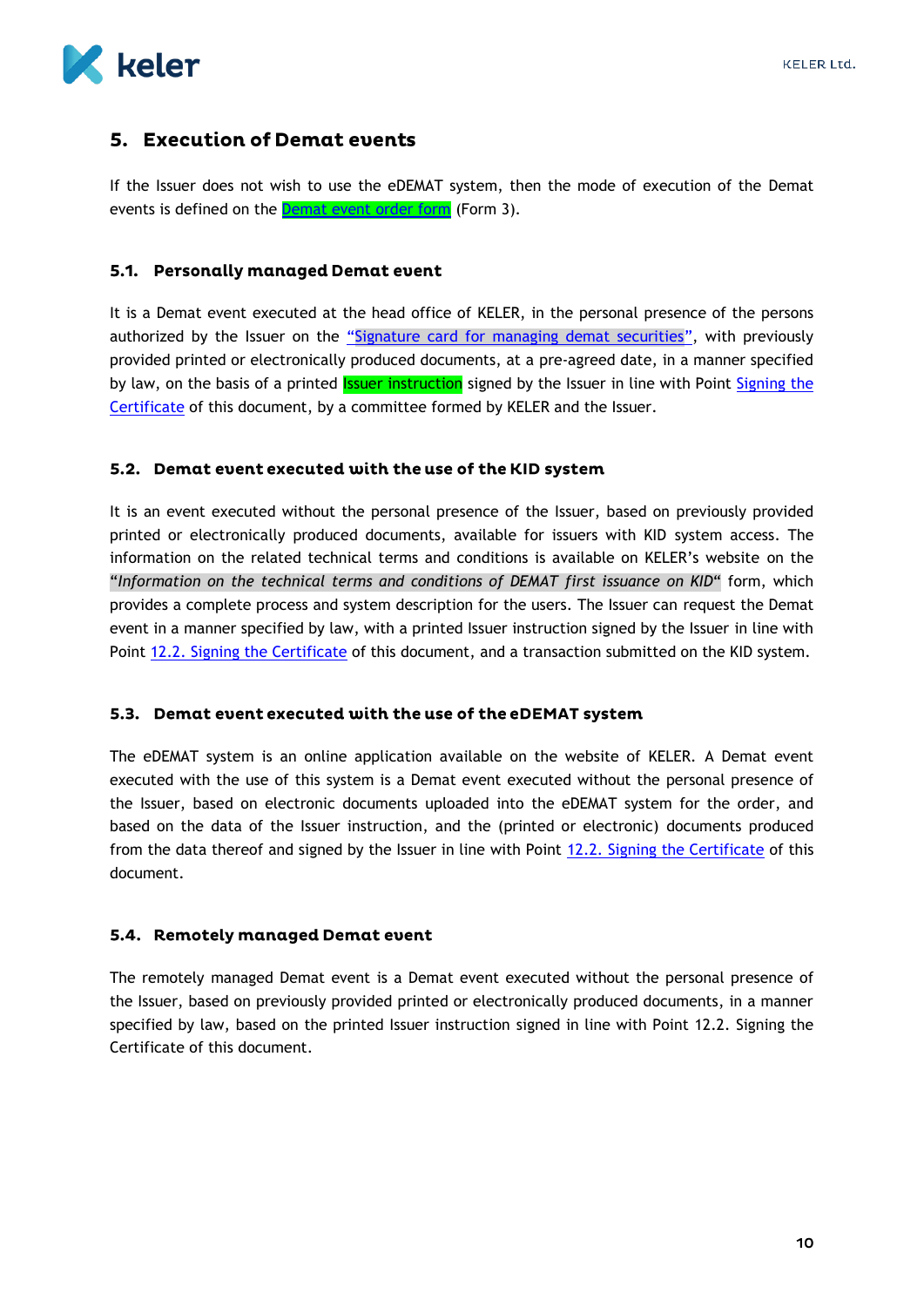

# <span id="page-11-0"></span>6. Summary table of the execution methods of Demat events

| <b>Demat event</b>                                                                                                                               | Personal | <b>KID</b> | <b>eDEMAT</b> | <b>Remotely</b><br>managed |
|--------------------------------------------------------------------------------------------------------------------------------------------------|----------|------------|---------------|----------------------------|
| First issuance                                                                                                                                   | X        | X          | $X^2$         |                            |
| Top $up3$                                                                                                                                        | X        | X          | $X^2$         |                            |
| Partial reduction <sup>3</sup>                                                                                                                   | X        |            |               |                            |
| Full cancellation                                                                                                                                | X        | $X^4$      | X             | X                          |
| Change of Certificate                                                                                                                            | χ        |            | $X^2$         | X                          |
| Change of Certificate - Conversion<br>of closed-end investment unit into<br>open-end investment<br>unit,<br>no<br>change in face value           | χ        |            |               | Χ                          |
| Conversion of securities<br>series,<br>authorized by the Issuer                                                                                  | X        |            |               |                            |
| Conversion<br>of securities<br>series<br>(cancellation - first issuance or top<br>$up)^5$                                                        | X        | X          | X             |                            |
| Securities change (cancellation -<br>first issuance/top up) <sup>5</sup>                                                                         | Χ        | X          | X             |                            |
| Conversion<br>with<br>the<br>partial<br>of<br>securities<br>reduction<br>series<br>(partial reduction - first issuance /<br>top $up)^5$          | χ        |            |               |                            |
| Conversion of physical share series<br>to demat share series                                                                                     | χ        | X          | X             |                            |
| Conversion of demat share series<br>into physical share series                                                                                   | X        | X          | X             | X                          |
| Squeezing out                                                                                                                                    | X        |            |               |                            |
| Events relating to "B" and "C" type<br>securities series: <sup>6</sup><br>• first issuance<br>$\bullet$ top up<br>partial reduction<br>$\bullet$ | χ        |            |               |                            |
| Events relating to "B" and "C" type<br>securities series:<br>· full cancellation of entire<br>series<br>change of certificate                    | X        |            |               | Χ                          |

 $2$  Except for temporary investment fund unit.

-

 $3$  Top up/partial reduction of open-end investment fund unit can be executed on WARP.

 $<sup>4</sup>$  Cancellation due to maturity can be performed on the maturity date only or if the maturity date falls on a</sup> non-business day, on the first KELER business day following the maturity date. Thereafter cancellation due to maturity can be performed in the other execution methods.

<sup>&</sup>lt;sup>5</sup> Events are to be executed in one channel, with the same value date.

<sup>&</sup>lt;sup>6</sup> Based on Section 3.3.1. of the GBR.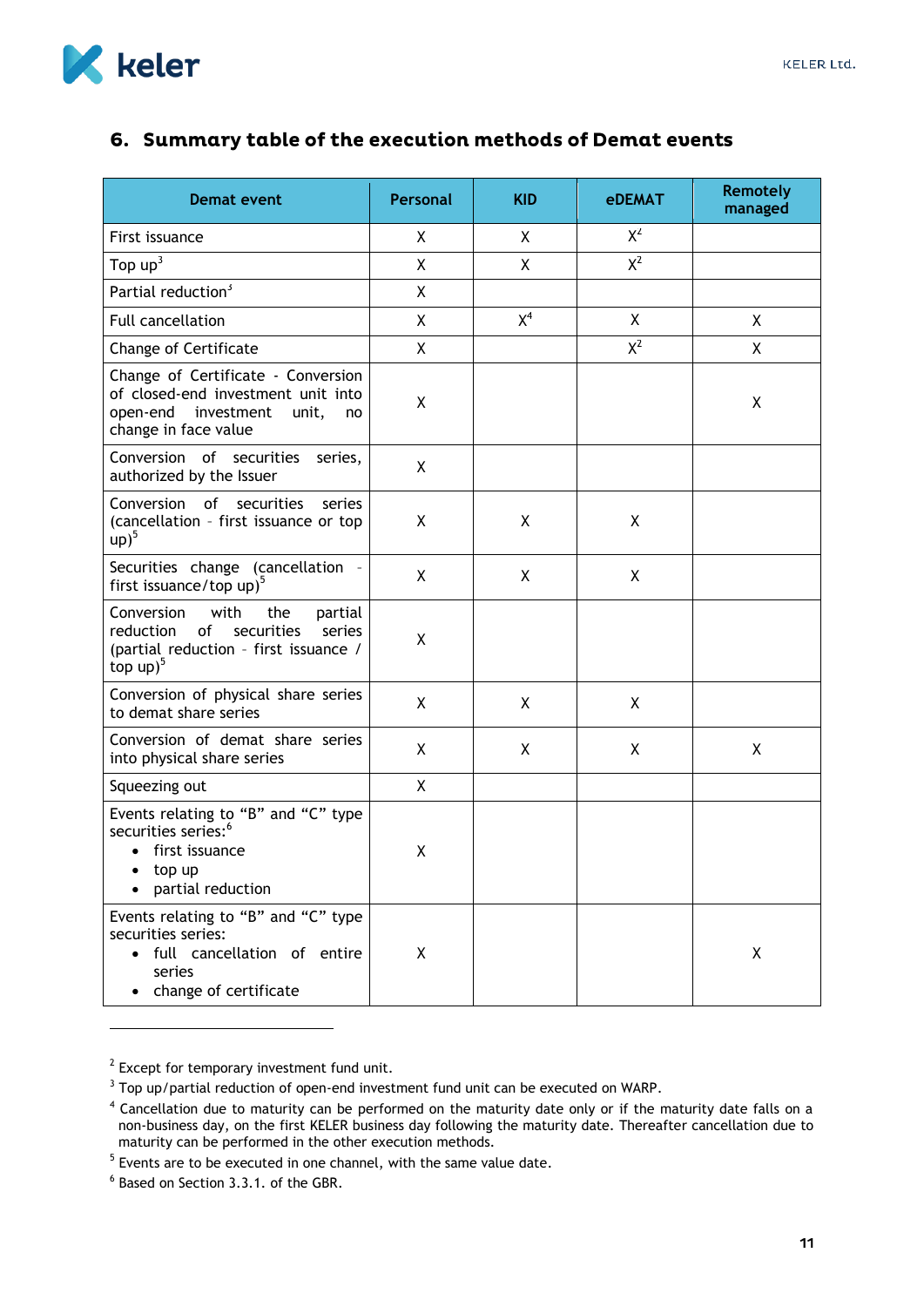

# <span id="page-12-0"></span>7. Process of executing Demat events

| <b>Task executed by</b> | Task                                                                                                                                                                                                                                                                                                                                                                                                                                                                                                                                                                                                                                                                                                                                                                                                                                                                                                                                                                                                                                                |
|-------------------------|-----------------------------------------------------------------------------------------------------------------------------------------------------------------------------------------------------------------------------------------------------------------------------------------------------------------------------------------------------------------------------------------------------------------------------------------------------------------------------------------------------------------------------------------------------------------------------------------------------------------------------------------------------------------------------------------------------------------------------------------------------------------------------------------------------------------------------------------------------------------------------------------------------------------------------------------------------------------------------------------------------------------------------------------------------|
| <b>Issuer</b>           | Application for an ISIN code for the demat securities series based on the ISIN<br>Depository Announcement (only when a new series is issued).                                                                                                                                                                                                                                                                                                                                                                                                                                                                                                                                                                                                                                                                                                                                                                                                                                                                                                       |
| Securities holder       | Those securities holders may dispose of demat securities that have a<br>securities account opened at an investment firm or a credit institution<br>(hereinafter: Account Manager). One of the prerequisites of any Demat event<br>that involves a securities credit is that all future securities holders must have<br>a securities account. If the securities holder has a securities account with a<br>foreign securities account manager, the foreign securities account holder is<br>required to have a connection with KELER through any of the partners<br>defined in the below list.                                                                                                                                                                                                                                                                                                                                                                                                                                                         |
| <b>Issuer</b>           | Order for the execution of a Demat event (service) which may be requested<br>through the<br>• eDEMAT system and<br>• on the <b>Demat event order</b> form (Form 4).<br>In both cases KELER considers the date of receipt of the order by KELER as<br>the date of the order, in the case of eDEMAT it means the status "being<br>processed by KELER".<br>Simultaneously with the order, the documents to be submitted in advance<br>shall also be submitted to KELER in the required form. The list of documents<br>to be supplied in advance and related format requirements are detailed in<br>Point 8. of this Depository Announcement. On the basis of the data of the<br>order initiated in the eDEMAT system, the system automatically generated a<br>List of Documents, into which the "Minimum required" documents must be<br>uploaded before the order can be forwarded for processing to KELER.<br>The rules of cut-offs relating to the submission of an order are detailed in<br>Points 13.2. and 13.3. of this Depository Announcement. |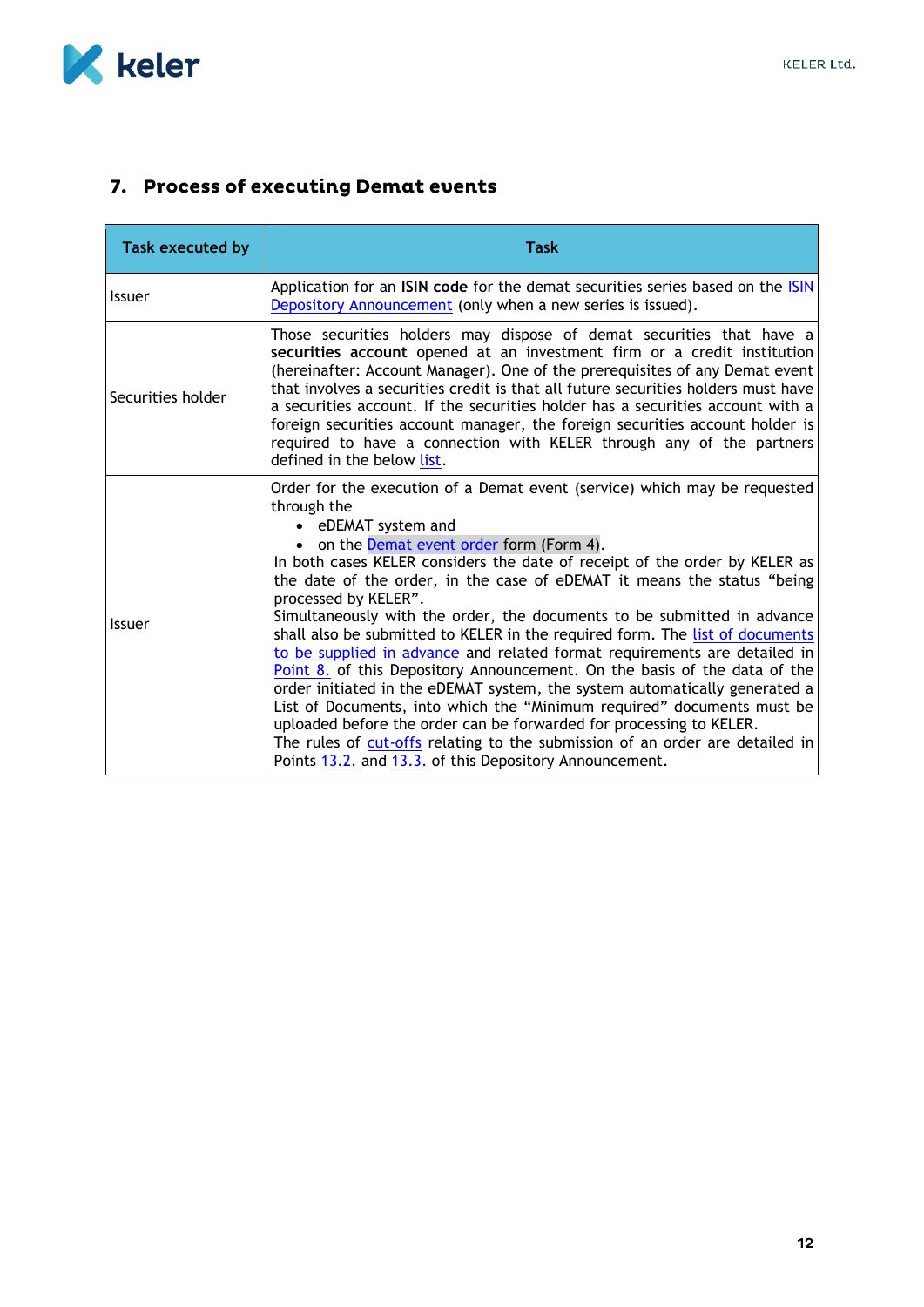

<span id="page-13-0"></span>

| Task executed by       | <b>Task</b>                                                                                                                                                                                                                                                                                                                                                                                                                                                                                                                                                                                                                                                                                                                                                                                                                                                                                                                                                                                                                                                                                                                                                                                                                                                                                                                                                                                                                                                                                     |
|------------------------|-------------------------------------------------------------------------------------------------------------------------------------------------------------------------------------------------------------------------------------------------------------------------------------------------------------------------------------------------------------------------------------------------------------------------------------------------------------------------------------------------------------------------------------------------------------------------------------------------------------------------------------------------------------------------------------------------------------------------------------------------------------------------------------------------------------------------------------------------------------------------------------------------------------------------------------------------------------------------------------------------------------------------------------------------------------------------------------------------------------------------------------------------------------------------------------------------------------------------------------------------------------------------------------------------------------------------------------------------------------------------------------------------------------------------------------------------------------------------------------------------|
| <b>KELER</b>           | KELER designates an officer for each ordered Demat event, with whom daily<br>contact may be maintained via email or, in the case of orders initiated on<br>eDEMAT, through the message board designed for such purposes.<br>In order to execute the Demat event,<br>• the officer checks the Issuer and the securities series to be<br>issued/issued based on the documents, and in accordance with the<br>type of the ordered Demat event;<br>if any document relating to the execution of the Demat event is not in<br>the required format, or with the required content, or is missing, the<br>Issuer is instructed to submit the missing or unacceptable document.<br>if all data and documents required for the execution of the Demat<br>event are found to be adequate, the officer defines the maximum<br>value date (30th day from the positive conclusion of the checks) by<br>which date the Issuer must execute the ordered Demat event and<br>o in the case of personally executed event, initiates the<br>agreement on the value date with the Issuer, and, when<br>requested, consults with the Issuer on the contents of the<br>documents to be submitted to KELER in relation to the Issuer<br>instruction or,<br>$\circ$ in the case of orders initiated in eDEMAT, the officer enters the<br>key data of the Demat event into the system, sets the maximum<br>value date and changes the status of the order process to<br>"Waiting for Issuer instruction to be submitted". |
| <b>Issuer</b>          | Giving the Issuer instruction to KELER relating to the Demat event<br>The data, documents of the Issuer instruction and the cut-offs to receive<br>them are detailed in Points 12.1. and 13.5. of this Depository Announcement.<br>In the case of order initiated in eDEMAT, the data of the Issuer instruction<br>must be recorded in the system and generate the pdf document(s) on the<br>basis of the data specified therein, as detailed in Point 12.1, of this<br>Depository Announcement.<br>The templates of the Issuer instruction documents relating to Demat events<br>not initiated in eDEMAT are available on KELER's website.<br>Fee payment is made in accordance with KELER's Fee Schedule valid from<br>time to time.<br>The rules of fee payment of Demat events are described in detail in Point 15.<br>of this Depository Announcement.                                                                                                                                                                                                                                                                                                                                                                                                                                                                                                                                                                                                                                     |
| <b>KELER</b>           | Execution of the Demat event.<br>Issue of an invoice for the service fee.<br>Invalidation of the Certificate deposited with KELER previously in the<br>case of successfully completed top up, partial reduction, change of<br>Certificate and full cancellation.                                                                                                                                                                                                                                                                                                                                                                                                                                                                                                                                                                                                                                                                                                                                                                                                                                                                                                                                                                                                                                                                                                                                                                                                                                |
| <b>Account Manager</b> | Following the credit on the central securities account, the account manager<br>contacts the contact person of the Issuer based on the "Issuer contact<br>persons details" published by KELER, at the instruction of whom the demat<br>securities are credited to the securities account of the securities holder.<br>When a securities series is partially reduced or cancelled in full, part or the<br>total amount of the particular series is deleted from the securities account<br>of the securities holder.                                                                                                                                                                                                                                                                                                                                                                                                                                                                                                                                                                                                                                                                                                                                                                                                                                                                                                                                                                               |
| <b>Issuer</b>          | In the case of first issuance and top $p$ , the Issuer informs the securities<br>account manager stated in the Issuer instruction on the parties entitled to<br>receive the demat securities allocated to the central securities account of<br>the account manager.                                                                                                                                                                                                                                                                                                                                                                                                                                                                                                                                                                                                                                                                                                                                                                                                                                                                                                                                                                                                                                                                                                                                                                                                                             |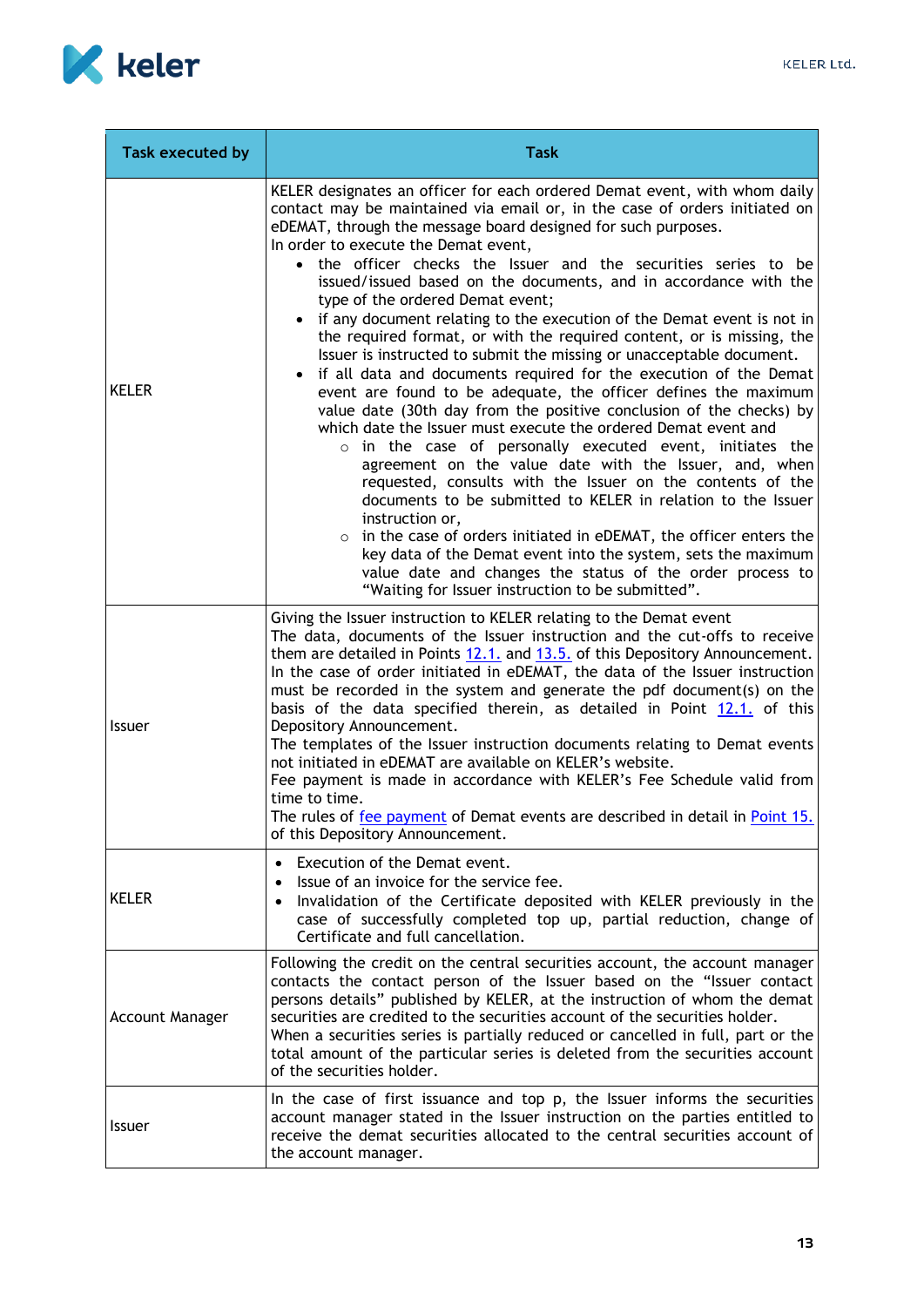

## <span id="page-14-0"></span>8. List and format of documents to be submitted in advance

Prior to the execution of a Demat event, KELER always checks the Issuer and the legal basis of the demat securities and the ordered Demat event based on the documents submitted by the Issuer and the publicly available corporate data. KELER distinguishes between the documents to be submitted by Demat event, and within that, also by securities type. Documents relating to earlier events of the securities series can be used and referenced for the identification of the Issuer and the current Demat event.

Apart from the documents to be submitted and listed below, KELER reserves the right to request the supply of further documents in order to conclude the circumstances of the event ordered.

#### <span id="page-14-1"></span>8.1. Acceptance and management of documents

The Issuer makes available "printed" documents to KELER by

- sending them by post to KELER's registered office or postal address,
- personally delivering the documents to Reception between 9:00 and 17:30 hours.

KELER retains and archives the received documents after the execution of the successfully completed Demat event. Documents related to the failed or rejected Demat event will be returned by mail to the contact person of the Issuer initiating the Demat event. When requested by the Issuer, KELER issues a copy of the documents related to the successful Demat events, identical to the original document, in exchange for a fee.

KELER accepts "electronic" documents

- via email sent to [iktato@keler.hu](file:///C:/Users/tarjanyid/AppData/Local/Microsoft/Windows/Temporary%20Internet%20Files/Content.Outlook/DLB633QI/in%20the%20eDEMAT%20system%20in%20relation%20to%20demat%20events) and
- in the eDEMAT system related to a Demat event.

Electronic signature: Electronic signature by the signatory/signatories of the Issuer registered in the trade registry, or electronic signature of attorneys, Bar member legal advisors and other parties with Bar membership, which replaces manual signature and is created in line with the rules of Act CCXXII of 2015 on the General Rules for Trust Services and Electronic Transactions and Regulation (EU) No 910/2014 (July 23 2014) of the European Parliament and the Council.

#### <span id="page-14-2"></span>8.2. Document types

| Corporate document:     | An original, hard copy, printed document signed by the signatory<br>of the Issuer registered in the company register in line with the<br>signatory rights (individual, joint).                                                                                         |
|-------------------------|------------------------------------------------------------------------------------------------------------------------------------------------------------------------------------------------------------------------------------------------------------------------|
| Authenticated document: | A hard copy printed document prepared from the original hard copy<br>document, prepared and <b>authenticated</b> by the issuer of the<br>document or notary public. Authenticated, original document<br>prepared by notary public or a printed document edited, signed |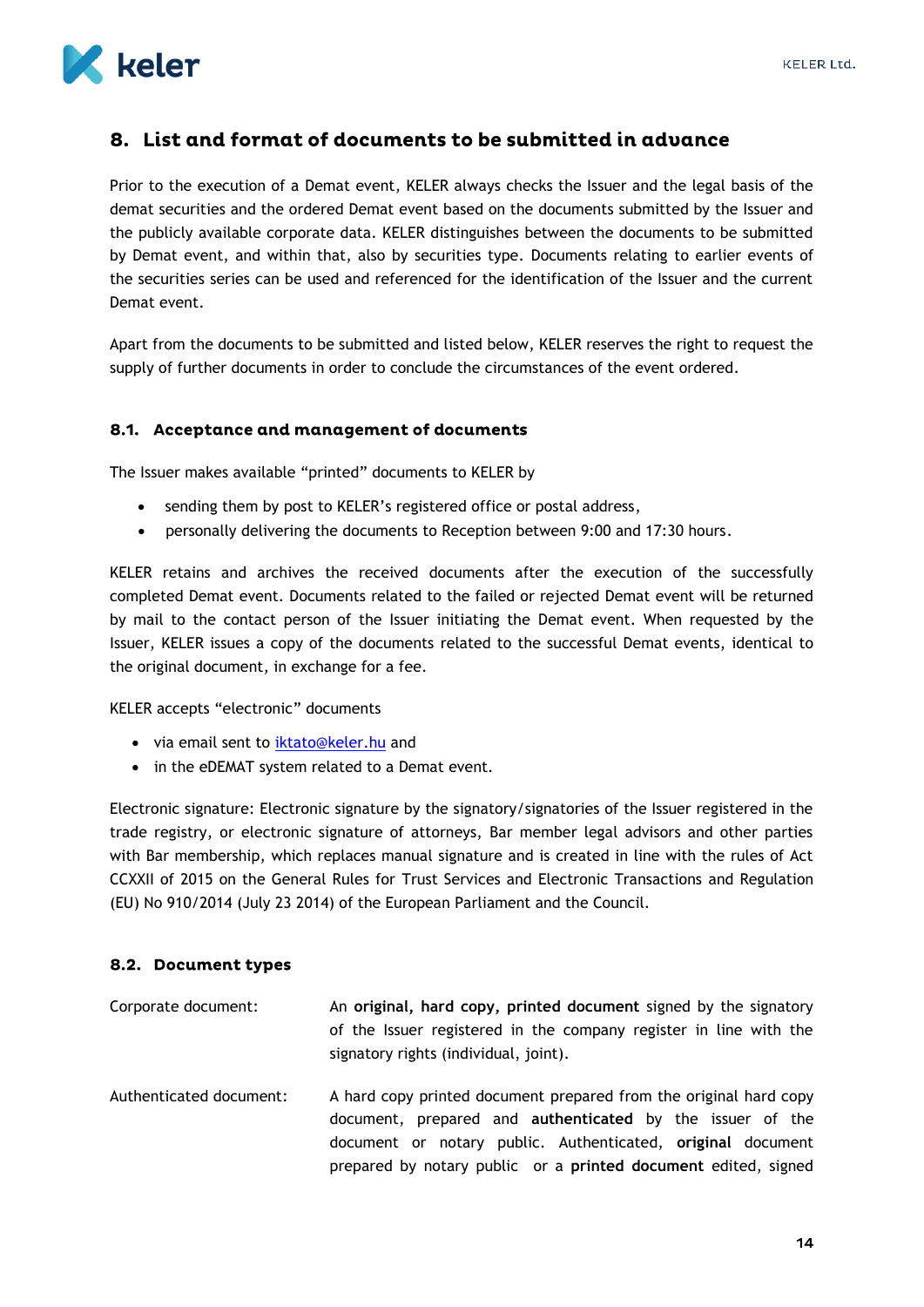

and embossed stamped by an attorney at law in line with Act LXXVIII of 2017 on Legal Practice. Copy: A **photocopy** of a corporate or Authenticated document, **or a photocopy signed by the investment** service provider involved in the offering, **or** document **printed** from a file attached to an email message. Corporate e-folder: A **file** with .es3, x132 or .dosszie extension **signed electronically** by the **Issuer's** signatory (signatories) registered in the company register in line with their **signatory right** (individual, joint) and equipped with a time stamp (e.g. Issuer agreement, list of authorised agents, certificate, issuer declaration, etc.). Qualified e-folder: a.) A **file** with '.es3', 'x132' or '.dosszie' extension, carrying the **qualified electronic signature** of the attorney at law, or notary public preparing or countersigning the original document, or of the legal counsel of one of the founding members or of the court of registration and a time stamp (e.g., charter document, signature sample, specimen signature; etc.) The e-file has to include the order evidencing the identity of the judge of the court of registry. b.) A .pdf file prepared from a printed original document file with '.es3', 'x132' or '.dosszie' extension, signed by the Issuer's signatory (signatories) exercising the signatory rights (individual; joint) registered in the Company Register, carrying the authenticating electronic signature of the attorney at law authorised by the Issuer (stated on the signature form, or list of authorised agents) or of the legal counsel of a founding member and a time stamp. By signing a corporate, qualified e-file by an attorney at law or legal counsel, the proceeding attorney at law undertakes that the documents contained in the e-folder signed by it are copies of the original duly signed documents and to retain the original copies thereof and to present them to KELER when requested. Electronic document: A **file** created from an original signed document, without electronic

signature, or an electronically signed **email**.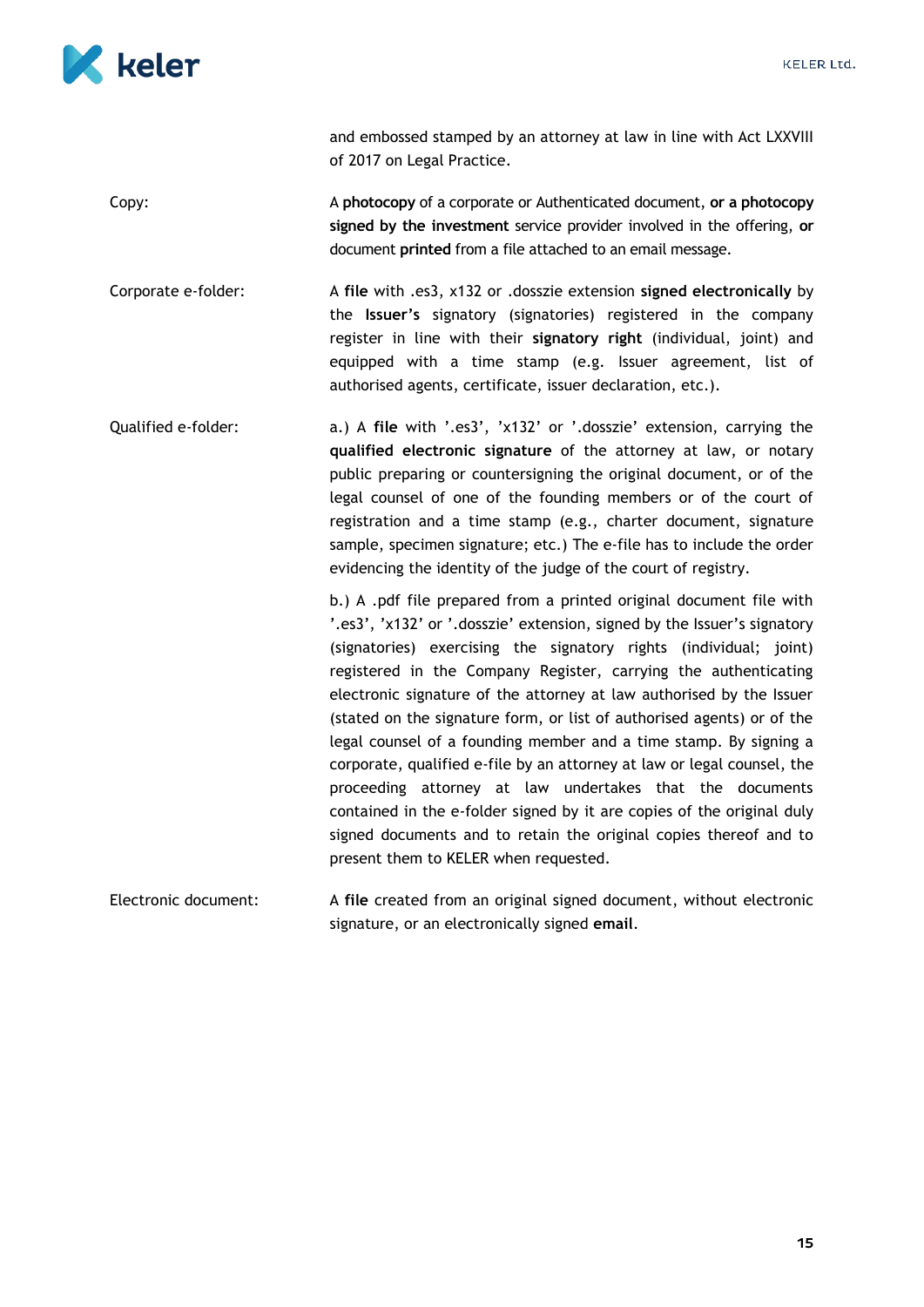

-

## <span id="page-16-0"></span>9. Formal requirements of documents

| Document type                                                                                                                                                                                                                                                                                                                            | Corporate<br>document | Authenticated<br>document | Copy         | Corporate e-file | Qualified e-file | Electronic<br>document |
|------------------------------------------------------------------------------------------------------------------------------------------------------------------------------------------------------------------------------------------------------------------------------------------------------------------------------------------|-----------------------|---------------------------|--------------|------------------|------------------|------------------------|
| Charter document                                                                                                                                                                                                                                                                                                                         |                       | X                         |              |                  | X                |                        |
| Court of Justice order                                                                                                                                                                                                                                                                                                                   |                       | $\mathsf{X}$              |              |                  | $\mathsf{X}$     |                        |
| Document stating that the Issuer is included in<br>the respective records.                                                                                                                                                                                                                                                               |                       | X                         |              |                  | X.               |                        |
| Certification of the right of representation                                                                                                                                                                                                                                                                                             |                       | X                         |              |                  | Χ                |                        |
| Specimen signature/signature sample                                                                                                                                                                                                                                                                                                      |                       | X                         |              |                  | X                |                        |
| Letter of authorization/appointment                                                                                                                                                                                                                                                                                                      |                       |                           | X            |                  |                  | X                      |
| List of authorised agents                                                                                                                                                                                                                                                                                                                | Χ                     |                           |              | X                |                  |                        |
| Issuer's decision                                                                                                                                                                                                                                                                                                                        |                       |                           | $\mathsf{X}$ |                  |                  | X                      |
| <b>Final Terms and Conditions</b>                                                                                                                                                                                                                                                                                                        | X                     |                           |              | X                |                  |                        |
| <b>Offering Circular</b>                                                                                                                                                                                                                                                                                                                 | X                     |                           |              | X                |                  |                        |
| Summary of the rights and obligations attached<br>to the securities series in a consolidated<br>structure                                                                                                                                                                                                                                | X                     |                           |              | X                |                  |                        |
| Information in a consolidated structure prepared<br>for public offering                                                                                                                                                                                                                                                                  | X                     |                           |              | X                |                  |                        |
| Program Prospectus                                                                                                                                                                                                                                                                                                                       |                       |                           | X            |                  |                  | X                      |
| Management Regulation <sup>7</sup><br>(approved by the MNB-PST for publicly issued<br>investment fund units)                                                                                                                                                                                                                             | X                     | X                         |              | X                |                  |                        |
| Confirmation by the Issuer:<br>On the contribution/availability of the<br>$\bullet$<br>share capital in the case of shares<br>On the conversion ratio in the case of<br>$\bullet$<br>conversion                                                                                                                                          |                       | X                         |              |                  | Χ                |                        |
| Confirmation by the distributor: <sup>8</sup><br>the<br>subscription<br>On<br>result/liability<br>$\bullet$<br>undertaking in the case of debt securities,<br>Notification of the subscription result of<br>investment units,<br>Confirmation of payment in the case of<br>temporary investment units,<br>Subscription result for shares |                       |                           | X            |                  |                  | X                      |

 $<sup>7</sup>$  If the fund manager is unable to provide to KELER the Management Regulation as a corporate document or</sup> corporate e-file, KELER accepts the Management Regulation available on the official website of the fund manager as submitted document by downloading it from the website and attaching it to the ordered Demat event. In this case KELER provides the service by charging the execution fee of Demat event with printed documents.

 $8$  Legal entity defined in the documents related to the securities series, in line with Section 5 (1) 51. of the Tpt.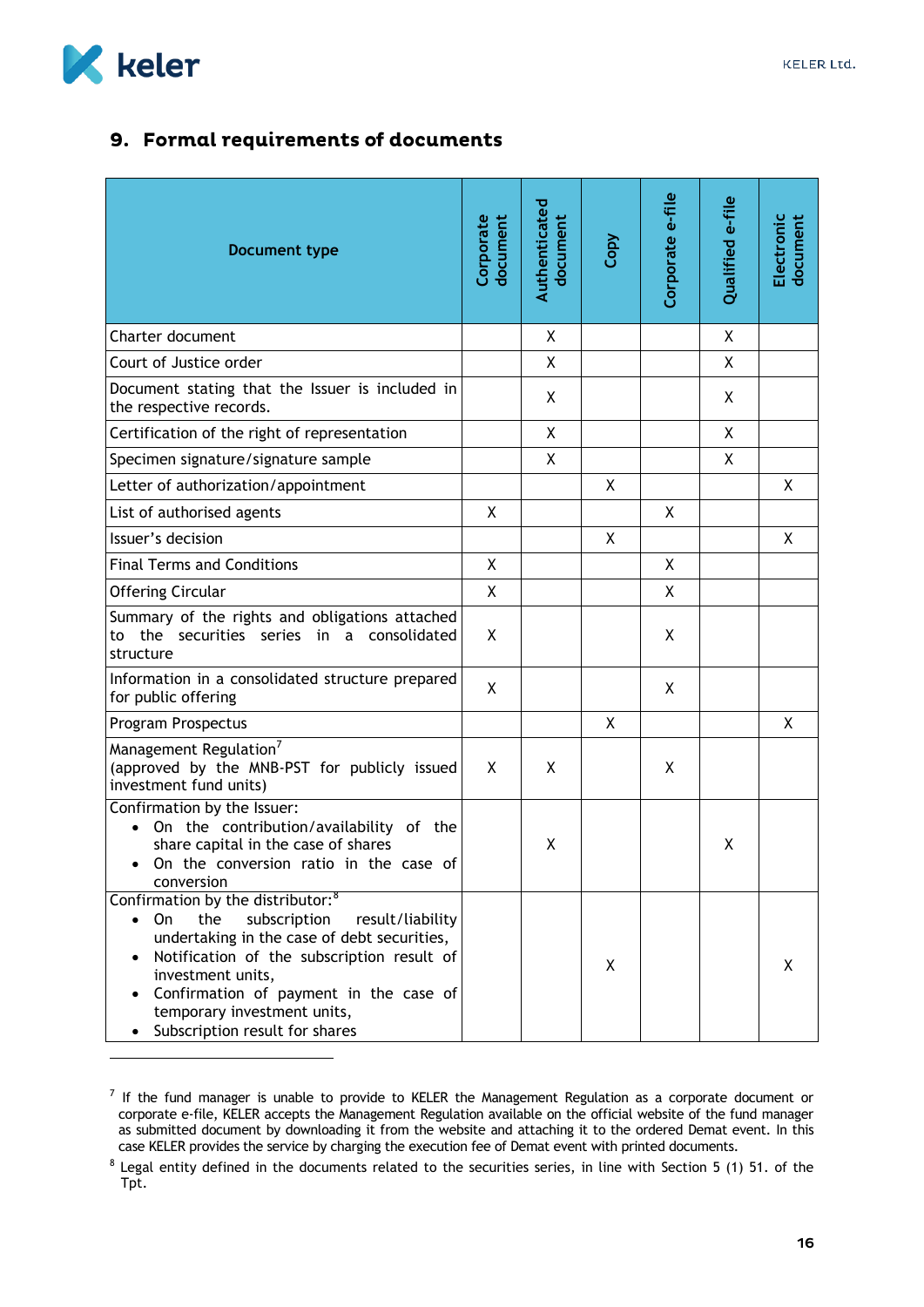

| KELER Ltd. |
|------------|
|            |

| Document type                                                                                                                                                                                                                                                                                   | Corporate<br>document | Authenticated<br>document | Copy | Corporate e-file | Qualified e-file | Electronic<br>document |
|-------------------------------------------------------------------------------------------------------------------------------------------------------------------------------------------------------------------------------------------------------------------------------------------------|-----------------------|---------------------------|------|------------------|------------------|------------------------|
| Bank's confirmation on the contribution of the<br>share capital/share capital increase in the cases<br>of shares                                                                                                                                                                                |                       |                           | X    |                  |                  | Χ                      |
| MNB-PST decision <sup>9</sup>                                                                                                                                                                                                                                                                   |                       | X                         |      |                  | X                |                        |
| Summary of the rights and obligations attached<br>to the securities series in a consolidated<br>structure for "B" and "C" type securities.                                                                                                                                                      | X                     |                           | X    |                  |                  |                        |
| Documents available on the website of KELER                                                                                                                                                                                                                                                     |                       |                           |      |                  |                  |                        |
| Signature card for managing demat securities<br>(Form 1)                                                                                                                                                                                                                                        | X                     |                           |      | X                |                  |                        |
| Demat event order form for securities series <sup>10</sup><br>(Form 4)                                                                                                                                                                                                                          | X                     |                           |      | X                | X                |                        |
| Declaration of the Account Manager for partial<br>reduction (Form 6)                                                                                                                                                                                                                            |                       |                           | X    |                  |                  | X                      |
| Statement on meeting the requirement in the<br>case of cancellation of dematerialized securities<br>(Form 10)                                                                                                                                                                                   | X                     |                           |      | X                |                  |                        |
| Declaration of the Issuer:<br>in the case of conversion of demat share<br>series into physical share series (Form 5)<br>• on publicly offered securities<br>Declaration of the fund manager:<br>in the case of conversion of demat<br>investment unit into physical investment<br>unit (Form 5) |                       | X                         |      |                  | X                |                        |
| Issuer agreement on the registration of securities<br>managed by KELER<br>(form contract 27)                                                                                                                                                                                                    | X                     |                           |      | Χ                |                  |                        |
| Supplement to issuer agreement for open-ended<br>investment units. To be signed on behalf of the<br>account manager, by duly authorized signatories.<br>(form contracts 28 and 29)                                                                                                              | X                     |                           |      | X                |                  |                        |

<sup>&</sup>lt;sup>9</sup> Except for order earlier issued and signed by the Supervision, which KELER accepts as Copy or Electronic document.

 $10$  It is sufficient if it is signed by the ordering party.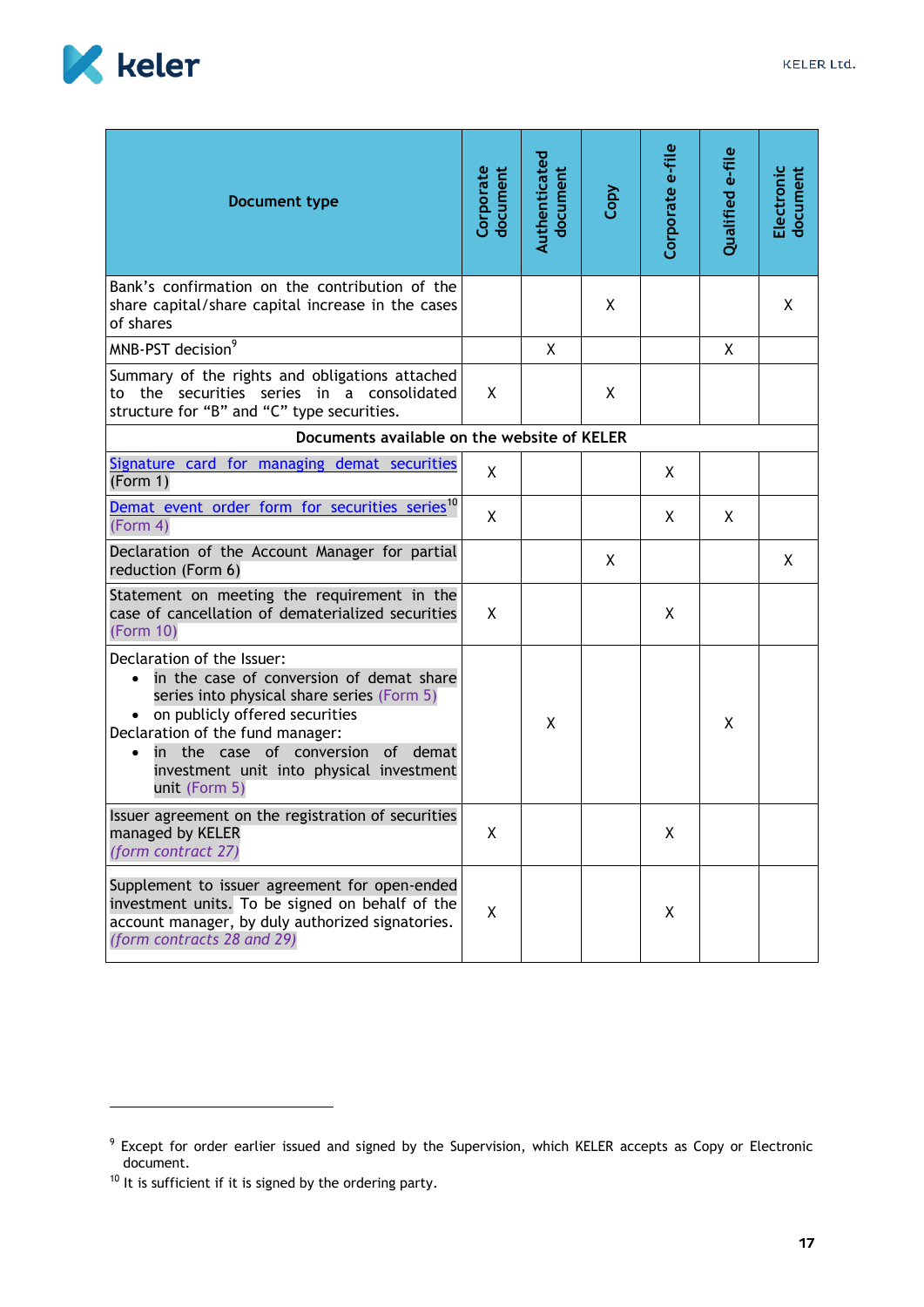

## <span id="page-18-0"></span>10. Documents relating to the Issuer

#### <span id="page-18-1"></span>10.1. Signature card for managing demat securities (Form 1.)

For Demat event to be executed with personal presence, the Issuer states on the [Signature card](https://www.keler.hu/Dokumentumtár/Formanyomtatványok/Aláírásbejelentő%20lap%20dematerializált%20értékpapírok%20kezeléséhez/Befjegy2014%2006%2012%201%20alairás%20bejelentő%20lap.pdf) the natural persons that can act on behalf of the Issuer at the seat of KELER.

The Signature card is to be signed in line with the details stated in the point on the [Formal](#page-16-0)  [requirements of documents.](#page-16-0)

The Issuer may update the Signature card at any time. If the Issuer changes the Signature card previously accepted by KELER, then KELER shall revoke the Signature card previously entered into effect.

#### <span id="page-18-2"></span>10.2. List of authorised agents - for the use of eDEMAT

<span id="page-18-4"></span>The [List of authorised agents](#page-18-4) is the document authorizing the "authorised agents" using the eDEMAT system in the name of the Issuer. The user must edit the List of authorised agents in the eDEMAT system, where the user may name itself as well as other administrators.

The List of authorised agents is to be signed in line with the details stated in the point on the [Formal requirements of documents.](#page-16-0)

Following personal signature by the authorized signatories or electronic signature, the process is to be handed over in eDEMAT and the list of authorised agents personally signed is to be sent to KELER.

The Issuer may update the List of authorised agents at any time. By acceptance of the new List of authorised agents, the earlier List becomes ineffective automatically.

## <span id="page-18-3"></span>10.3. Issuer agreement on the registration of securities managed by KELER (form contract 27)

When ordering the first Demat event (regardless of the type of the securities and the method of execution), in order to establish a legal relationship between KELER and the Issuer, the "Issuer agreement" form contract is to be concluded.

The Issuer agreement can be downloaded from the website of KELER, or, following the acceptance of the List of authorised agents, it can be generated in the eDEMAT system.

The Issuer agreement is to be signed in 2 copies, in line with the details stated in the point on the [Formal requirements of documents,](#page-16-0) and sent to KELER.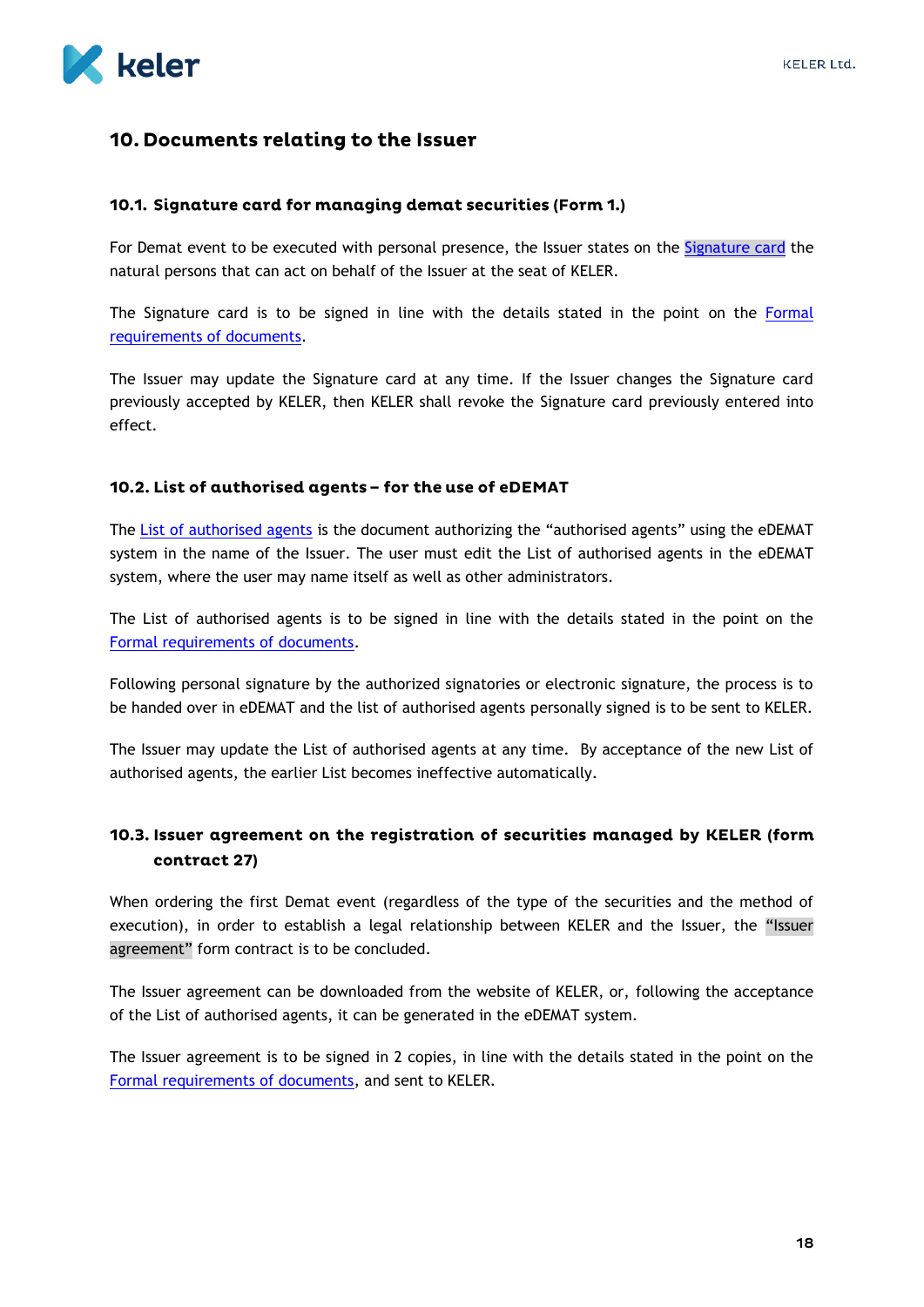

## <span id="page-19-0"></span>10.4. Supplement to issuer agreement for open-end investment units (form contracts 28 and 29)

Supplementary agreement is required to be signed in the case of open-end investment units.

The supplementary agreement can be signed if the Settlement Agent has a securities account managed by KELER.

The Settlement Agent is stated in this supplementary agreement.

#### <span id="page-19-1"></span>11. Documents supporting the legal basis of Demat events

In the eDEMAT system, in the document list of the ordered event, the document type marked with YES in the "Minimum required" column is the minimum document required for the Demat event order, without providing these documents no order can be started with KELER. The "Minimum required" document marked "No" is to be made available based on the tables by securities types in this point, to support the legal basis of the Demat event concerned.

For Demat events ordered with other execution methods, documents are to be made available based on the tables by securities types in this point, to support the legal basis of the Demat event concerned.

The documents that have been submitted and accepted by KELER can also be used for other Demat events if their contents also match the new event. If KELER finds a formal error while processing the documents, it requests the correction of the error. If the documents do not certify the feasibility of the ordered Demat event, KELER consults with the Issuer via email or, in the case of events ordered in the eDEMAT system, through the Message Board, specifying the further document(s) which should be submitted or making a proposal to order a different Demat event. KELER can waive the required documents or formal requirements only if it has an individual agreement with the Issuer in that regard.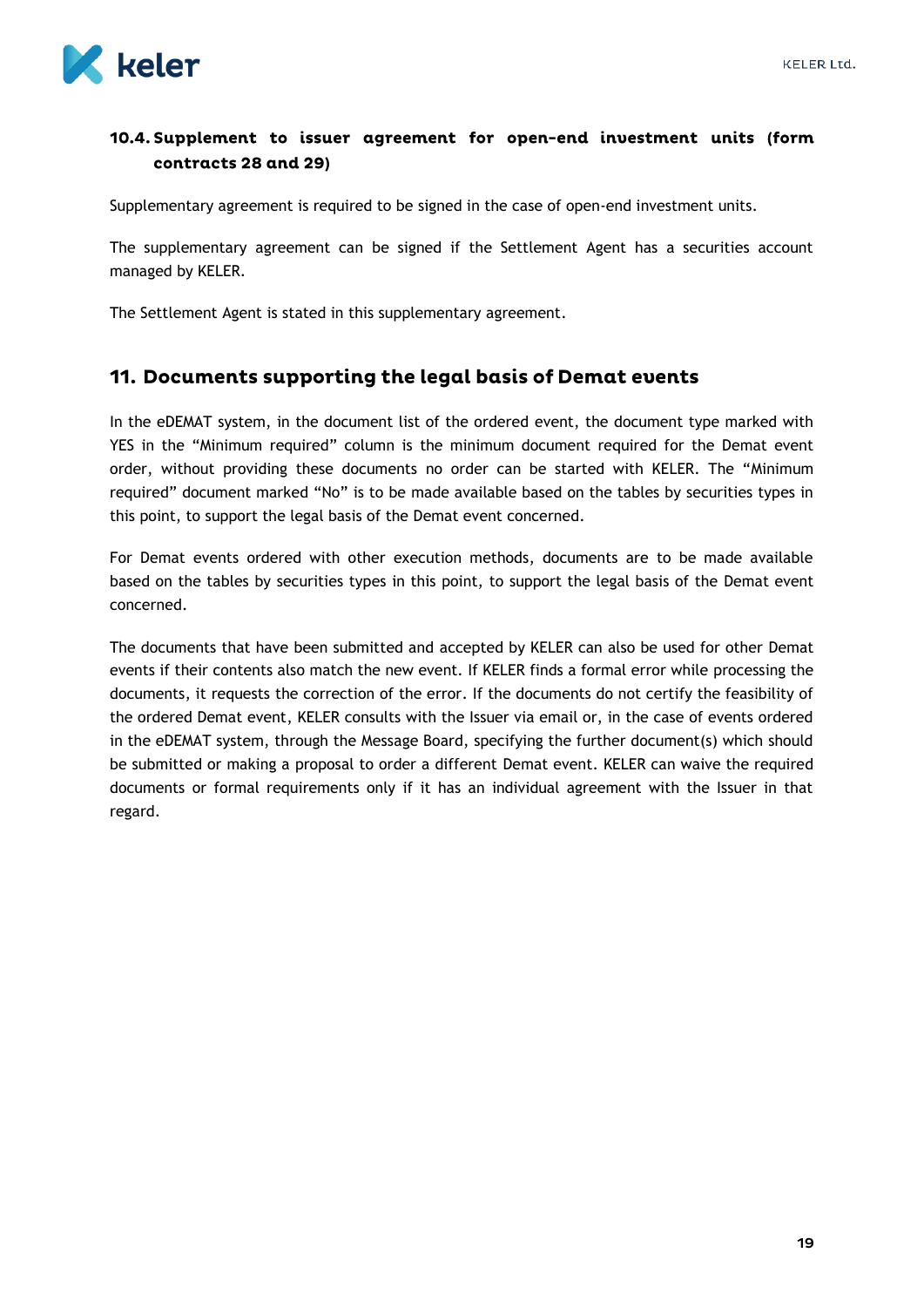<span id="page-20-0"></span>

| <b>Document type</b>                                                                                                                                                   | First issuance/<br>Conversion/<br>Change |                    |                     | <b>Top up/Partial</b><br>reduction/Squeeze<br>out | <b>Change of</b><br><b>Certificate</b> | Cancellation       |   |
|------------------------------------------------------------------------------------------------------------------------------------------------------------------------|------------------------------------------|--------------------|---------------------|---------------------------------------------------|----------------------------------------|--------------------|---|
|                                                                                                                                                                        | private<br>offering                      | public<br>offering | private<br>offering | public<br>offering                                | private<br>offering                    | public<br>offering |   |
| Demat event order from<br>(Form $4)^{11}$                                                                                                                              | X                                        | X                  | X                   | X                                                 | X                                      | X                  | X |
| Charter document <sup>12</sup>                                                                                                                                         | X                                        | X                  | X                   | X                                                 | X                                      | X                  | X |
| <b>Bank's</b> confirmation<br>on<br>the contribution of the<br>capital/share<br>share<br>capital increase in the<br>case of shares $^{13}$                             | X                                        | X                  | X                   | X                                                 |                                        |                    |   |
| Declaration of the Account<br>Manager for partial<br>reduction (Form 6)                                                                                                |                                          |                    | X                   | X.                                                |                                        |                    |   |
| Issuer's decision <sup>14</sup>                                                                                                                                        | $\mathsf{X}$                             | X                  | X                   | X                                                 | X                                      | X                  | X |
| Declaration of the Issuer<br>When a demat share series<br>converted<br>into<br>is<br>a<br>physical share series<br>(Form 5)                                            |                                          |                    |                     |                                                   |                                        |                    | Χ |
| Statement on meeting the<br>requirement in the case of<br>cancellation<br>of<br>dematerialized<br>securities<br>(Form 10)                                              |                                          |                    |                     |                                                   |                                        |                    | X |
| MNB-PST order                                                                                                                                                          |                                          | X                  |                     | X                                                 |                                        | X                  |   |
| Court of Justice order <sup>15</sup>                                                                                                                                   |                                          |                    |                     |                                                   |                                        |                    | X |
| Confirmation by the Issuer:<br>For shares on the<br>payment/availability<br>of<br>the<br>share<br>capital <sup>13</sup><br>For<br>conversion<br>on<br>conversion ratio | X                                        | X                  | X                   | X                                                 |                                        |                    |   |
| For publicly issued<br>securities                                                                                                                                      |                                          | X                  |                     | X                                                 |                                        | X                  |   |

-

<sup>&</sup>lt;sup>11</sup> Form not required for Demat event initiated on eDEMAT.

 $12$  Except for cancellation due to the termination of the company limited by shares.

<sup>&</sup>lt;sup>13</sup> For first issuance and top up.

<sup>&</sup>lt;sup>14</sup> The charter document itself in the case of the charter document defined in the appendix of the Act on company registration proceedings.

<sup>&</sup>lt;sup>15</sup> Required if the company ceases to exist with a legal successor.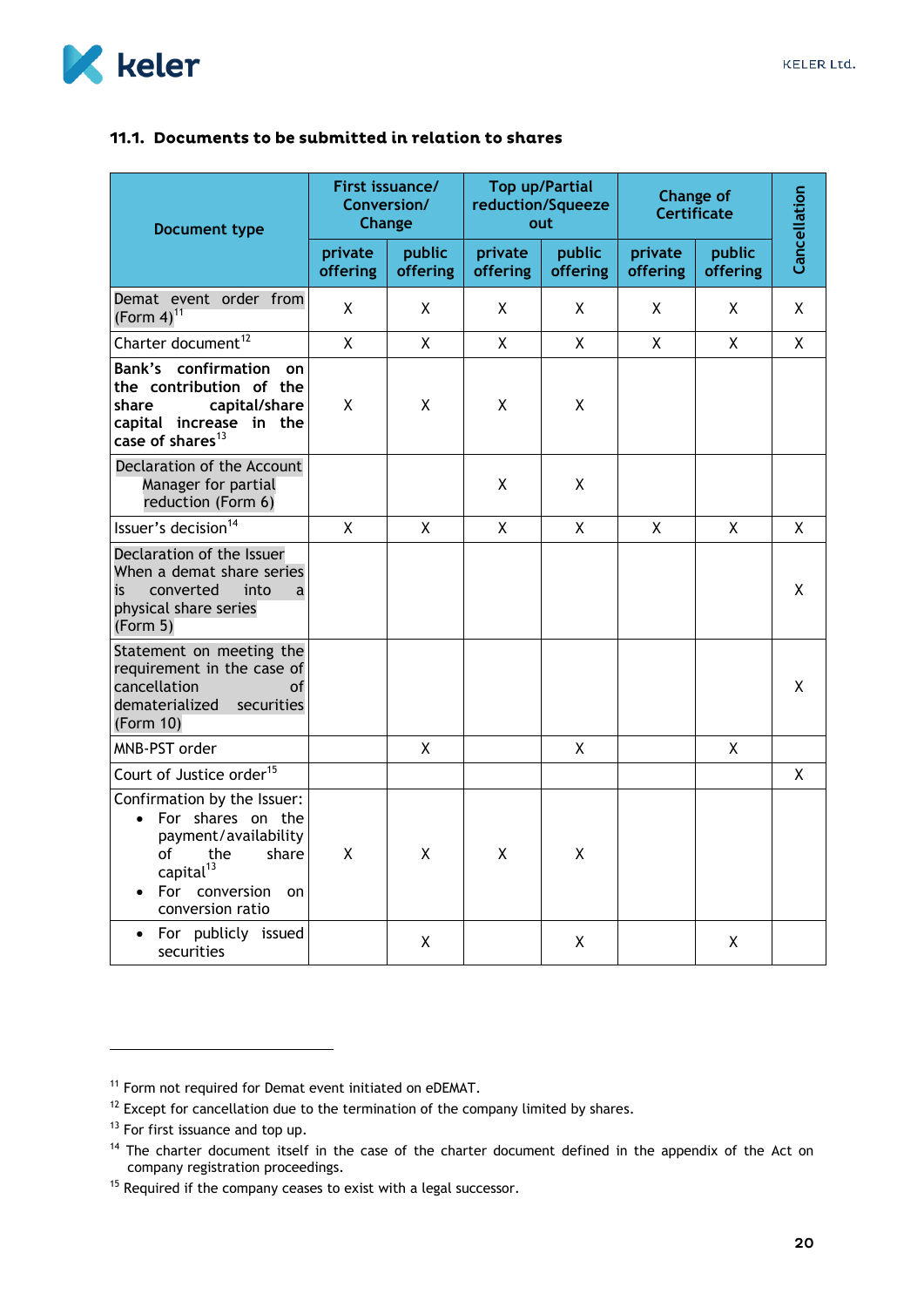

#### <span id="page-21-0"></span>11.2. Documents to be submitted in relation to investment units

|                                                                                                                                                                                                                                        | First issuance/<br>Top up <sup>16</sup> |              | Top up/<br><b>Partial</b><br>reduction | <b>Change of Certificate</b>                                        |                                                   |                                                         | <b>Cancellation</b> |               |
|----------------------------------------------------------------------------------------------------------------------------------------------------------------------------------------------------------------------------------------|-----------------------------------------|--------------|----------------------------------------|---------------------------------------------------------------------|---------------------------------------------------|---------------------------------------------------------|---------------------|---------------|
| <b>Document type</b>                                                                                                                                                                                                                   | closed-<br>end                          | open-<br>end | closed-<br>end                         | due to change<br>in securities<br>conversion <sup>17</sup><br>data/ | due to changes<br>in the data of<br>fund/sub-fund | due to changes<br>in the data of<br>the fund<br>manager | naturity<br>due to  | other reasons |
| Demat event order form<br>(Form $4)^{18}$                                                                                                                                                                                              | χ                                       | X            | X                                      | X                                                                   | X                                                 | X                                                       | X                   | X             |
| Issuers' decision                                                                                                                                                                                                                      | X                                       | Χ            | Χ                                      | X                                                                   | X                                                 | X                                                       |                     | $X^{19}$      |
| Supplement<br>to<br>issuer<br>for<br>agreement<br>open-end<br>units.<br>investment<br>To<br>be<br>of<br>the<br>behalf<br>signed<br>on<br>duly<br>account manager,<br>by<br>authorized signatories<br>(Form contract 28 and 29) $^{20}$ |                                         | X            |                                        | $X^{21}$                                                            |                                                   | $X^{22}$                                                |                     |               |
| Management<br>Regulation<br>(approved by the MNB-PST in<br>the case of publicly issued<br>investment units)                                                                                                                            | X                                       | X            | X                                      | X                                                                   | X                                                 | X                                                       |                     | X             |
| Program Prospectus                                                                                                                                                                                                                     | $\mathsf{X}$                            | $\mathsf{X}$ | $\mathsf{X}$                           | $\mathsf{X}$                                                        | $\mathsf{X}$                                      |                                                         |                     |               |
| Confirmation by the Issuer:<br>on the conversion ratio<br>for conversion<br>or<br>Confirmation<br>the<br>by<br>Distributor:<br>subscription<br>the<br>on<br>results<br>for<br>temporary<br>unit<br>investment<br>on<br>payment         | X                                       | X            | $X^{23}$                               |                                                                     |                                                   |                                                         |                     |               |
| For publicly issued securities                                                                                                                                                                                                         | X                                       | Χ            | X                                      | X                                                                   | X                                                 | X                                                       |                     |               |

<sup>&</sup>lt;sup>16</sup> For the change of face value and/or currency.

 $17$  For the conversion of closed-end investment unit into open-end, when the original face value and currency do not change.

<sup>18</sup> Form not required for Demat event requested on eDEMAT.

<sup>&</sup>lt;sup>19</sup> Issuer's decision not required if the MNB terminates fund/sub-fund based on Section 75 (2) of Act XVI of 2014.

 $20$  The new supplement agreement can be put into force without Demat event execution also (e.g. change of distributor).

 $21$  For conversion, it is to be put into force for the investment fund units being converted.

<sup>&</sup>lt;sup>22</sup> Required if the fund manager changes.

<sup>&</sup>lt;sup>23</sup> Except for partial reduction.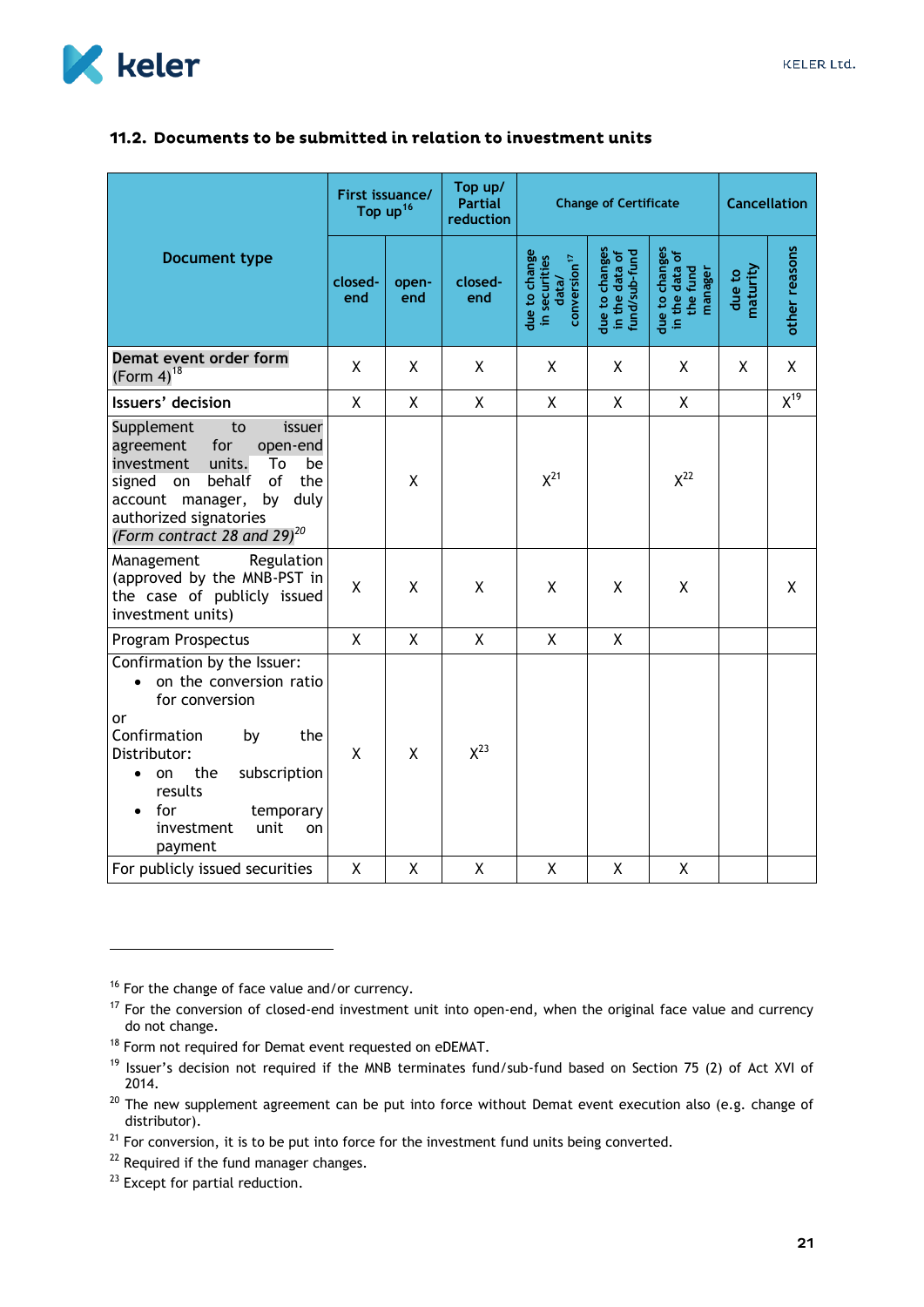

|                                                                                                                                    | First issuance/<br>Top $up^{16}$ |              | Top up/<br><b>Partial</b><br>reduction | <b>Change of Certificate</b>                                        | <b>Cancellation</b>                               |                                                         |                    |               |
|------------------------------------------------------------------------------------------------------------------------------------|----------------------------------|--------------|----------------------------------------|---------------------------------------------------------------------|---------------------------------------------------|---------------------------------------------------------|--------------------|---------------|
| <b>Document type</b>                                                                                                               | closed-<br>end                   | open-<br>end | closed-<br>end                         | due to change<br>in securities<br>conversion <sup>17</sup><br>data/ | due to changes<br>in the data of<br>fund/sub-fund | due to changes<br>in the data of<br>the fund<br>manager | maturity<br>due to | other reasons |
| <b>MNB-PST</b><br>order<br>on<br>registration/termination<br>of<br>fund sub-fund <sup>24,25</sup>                                  | X                                | X            |                                        |                                                                     |                                                   |                                                         | X                  | X             |
| MNB-PST<br>order<br>the<br>on<br>Management Regulation<br>and<br>publication<br>the<br>the<br>οf<br>Announcement <sup>26</sup>     | Χ                                | X            | X                                      | X                                                                   | X                                                 | X                                                       |                    | $X^{27}$      |
| <b>MNB-PST</b><br>order<br>the<br>on<br>acceptance of the Program<br>Prospectus                                                    | X                                | X            | X                                      | X                                                                   | X                                                 |                                                         |                    |               |
| Declaration of the Account<br>Manager<br>for<br>partial<br>reduction<br>(Form 6)                                                   |                                  |              | Χ                                      |                                                                     |                                                   |                                                         |                    |               |
| Statement on meeting the<br>requirement in the case of<br>cancellation<br>of<br>dematerialized<br>securities<br>(Form $10^{28}$    |                                  |              |                                        |                                                                     |                                                   |                                                         |                    | X             |
| declaration:<br>Fund<br>manager<br>for the conversion of the<br>demat investment unit into<br>physical investment unit<br>(Form 5) |                                  |              |                                        |                                                                     |                                                   |                                                         |                    |               |

<sup>&</sup>lt;sup>24</sup> MNB-PST order not required if the fund (or sub-fund) is terminated with conversion or merger.

 $25$  If the issuer is a sub-fund, the MNB-PST order on the sub-fund is required.

<sup>&</sup>lt;sup>26</sup> Not required for privately distributed investment fund units.

<sup>&</sup>lt;sup>27</sup> Required for publicly distributed investment fund units if the Fund has remaining live investment fund unit series.

<sup>&</sup>lt;sup>28</sup> If the Fund is terminated with conversion and the fund ceasing to exist (legal predecessor fund) is not empty.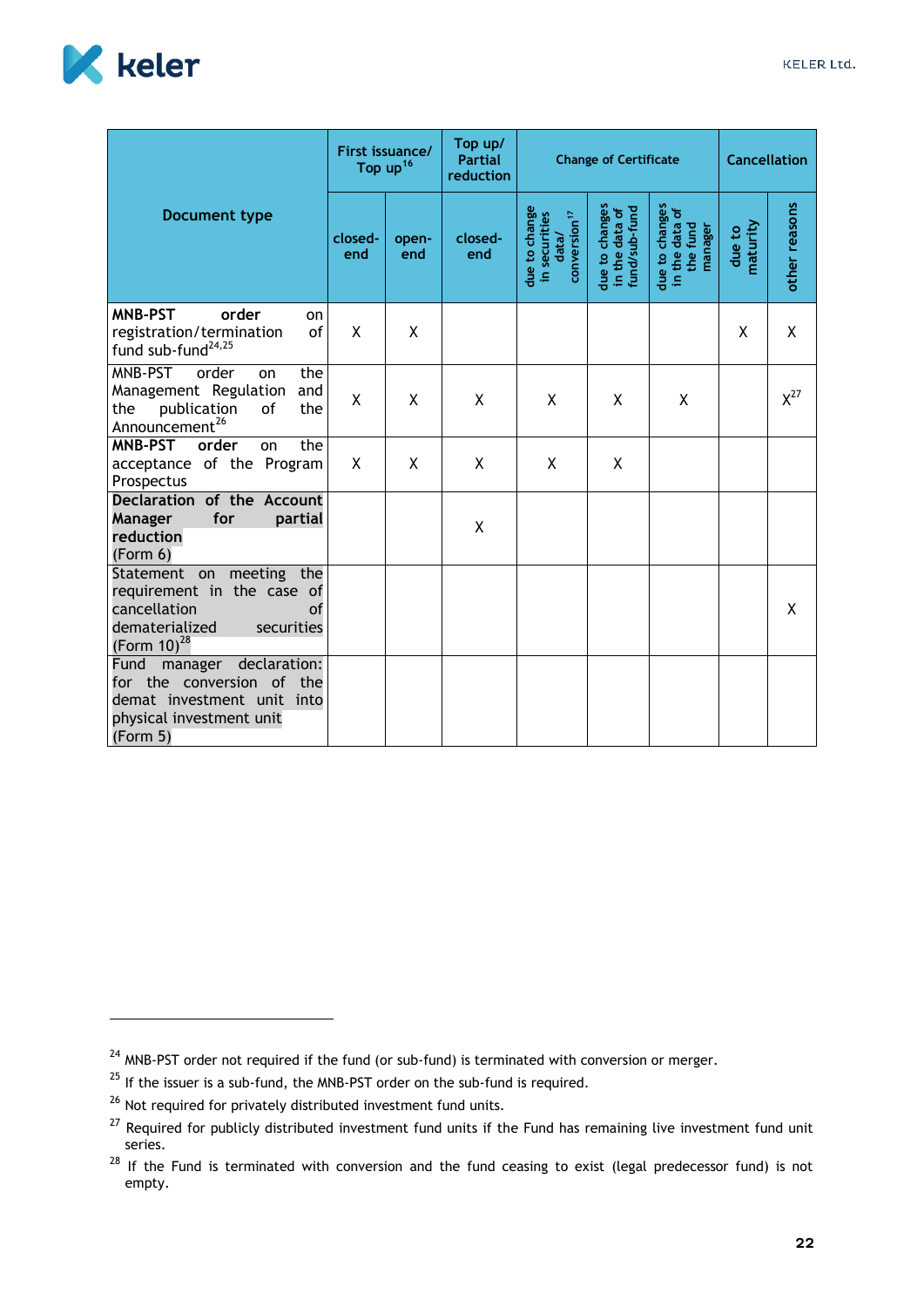

## <span id="page-23-0"></span>11.3. Documents to be submitted for debt securities

|                                                                                                                                                                                          | First issuance/<br><b>Conversion</b> |                    | Top up/<br><b>Partial reduction</b> |                    | <b>Change of</b><br><b>Certificate</b>    |                                                             |              |
|------------------------------------------------------------------------------------------------------------------------------------------------------------------------------------------|--------------------------------------|--------------------|-------------------------------------|--------------------|-------------------------------------------|-------------------------------------------------------------|--------------|
| Document type                                                                                                                                                                            | private<br>offering                  | public<br>offering | private<br>offering                 | public<br>offering | change in<br>securities<br>due to<br>data | the data of<br>changes in<br><b>Issuer</b><br>due to<br>the | Cancellation |
| Demat event order form <sup>29</sup><br>(Form 4)                                                                                                                                         | X                                    | X                  | X                                   | Χ                  | Χ                                         | Χ                                                           | X            |
| Issuers' decision <sup>30</sup>                                                                                                                                                          | $\mathsf{X}$                         | $\mathsf{X}$       | $\mathsf{X}$                        | X                  | X                                         | $\mathsf{X}$                                                | X            |
| MNB-PST<br>order<br>the<br>on<br>acceptance of the Program<br>Prospectus                                                                                                                 |                                      | X                  |                                     | X                  |                                           |                                                             |              |
| <b>Issuer</b><br>announcement<br>on<br>public offer/conversion                                                                                                                           |                                      | X                  |                                     | X                  |                                           |                                                             |              |
| Circular/Final<br><b>Offering</b><br>Terms and Conditions <sup>31</sup>                                                                                                                  | χ                                    | X                  | X                                   | X                  | X                                         | X                                                           | X            |
| Program Prospectus                                                                                                                                                                       |                                      | X                  |                                     |                    |                                           |                                                             |              |
| Confirmation by the Issuer:<br>on conversation ratio<br>for conversation<br>or<br>Confirmation<br>by<br>the<br>Distributor:<br>subscription<br>on<br>٠<br>result/liabilty<br>undertaking | X                                    | X                  | X                                   | X                  |                                           |                                                             |              |
| <b>Declaration</b><br>of<br>the<br><b>Account</b><br>Manager<br>for<br>partial reduction<br>(Form 6)                                                                                     |                                      |                    | X                                   | X                  |                                           |                                                             |              |
| Statement on meeting the<br>requirement in the case of<br><b>cancellation cancellation</b><br><b>of</b><br>dematerialized<br>securities<br>(Form 10)                                     |                                      |                    |                                     |                    |                                           |                                                             | X            |
| Charter document <sup>32</sup>                                                                                                                                                           | $\mathsf{X}$                         | $\mathsf{X}$       | $\mathsf{X}$                        | X                  | X                                         | $\mathsf{X}$                                                | X            |
| publicly<br>For<br>issued<br>securities                                                                                                                                                  |                                      | X                  |                                     | X                  |                                           |                                                             |              |

<sup>&</sup>lt;sup>29</sup> Form not needed for Demat event initiated on eDEMAT.

 $30$  Not required for cancellation due to maturity.

 $31$  For debt securities shown in company register.

<sup>&</sup>lt;sup>32</sup> Magyarban <sup>31</sup> ismétlődik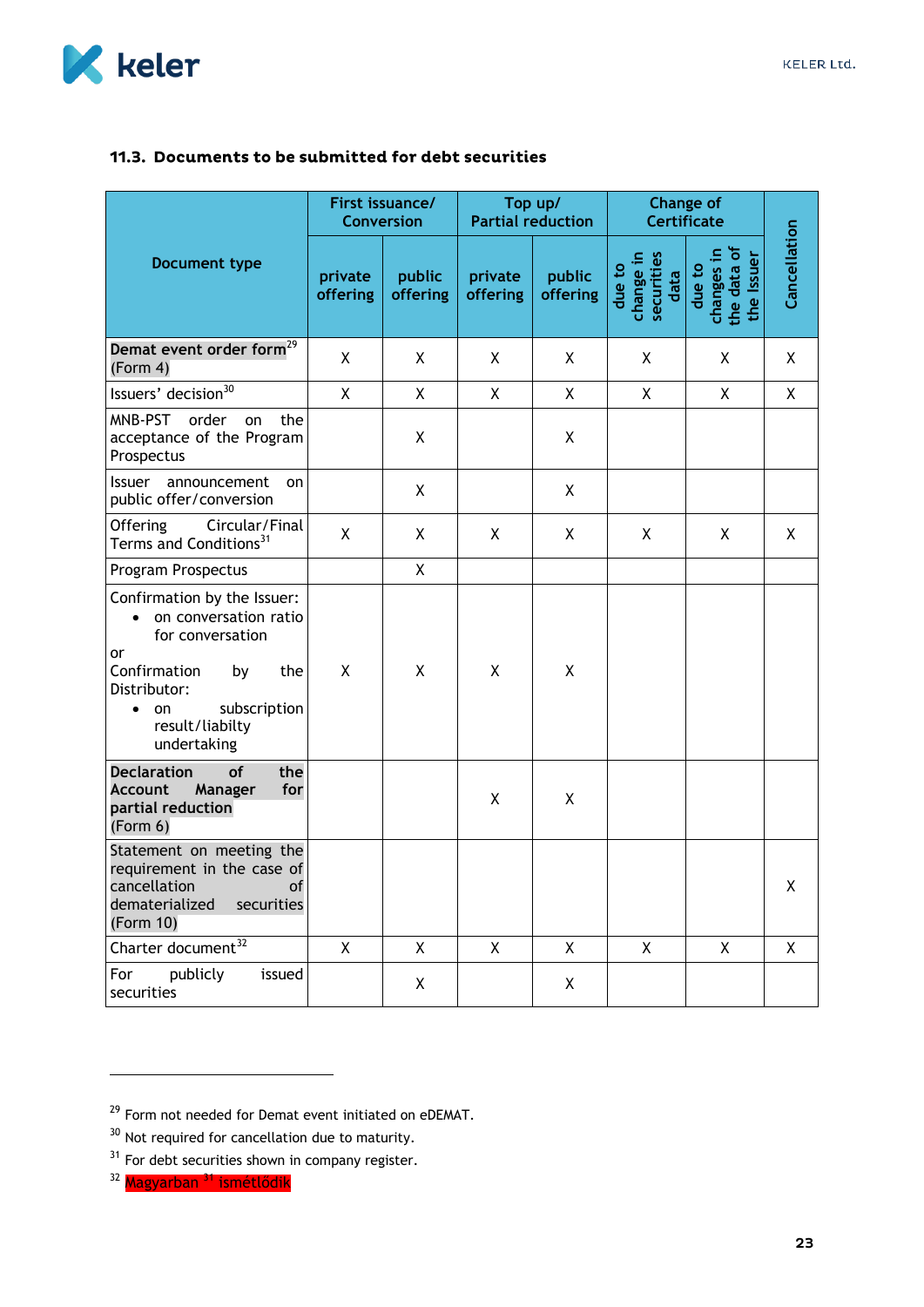

|                                                                                                                      | <b>First issuance</b> |                    | top up/Partial<br>reduction |                    | <b>Change of</b><br><b>Certificate</b>           |                                                                |              |
|----------------------------------------------------------------------------------------------------------------------|-----------------------|--------------------|-----------------------------|--------------------|--------------------------------------------------|----------------------------------------------------------------|--------------|
| <b>Document type</b>                                                                                                 | private<br>offering   | public<br>offering | private<br>offering         | public<br>offering | due to<br>change in<br><b>securities</b><br>data | due to<br>changes<br>of the<br>data of<br>the<br><b>Issuer</b> | Cancellation |
| Demat event order form<br>(Form 2)                                                                                   | X                     | X                  | X                           | X                  | X                                                | X                                                              | X            |
| Confirmation that the Issuer<br>included<br>is<br>in<br>the<br>respective register                                   | X                     | X                  | X                           | X                  | X                                                | X                                                              | X            |
| Issuers' decision                                                                                                    | X                     | $\mathsf{X}$       | X                           | X                  | $\mathsf{X}$                                     | X                                                              | X            |
| Certificate of the right of<br>representation                                                                        | X                     | X                  | X                           | X                  | X                                                | X                                                              | X            |
| Description of the rights<br>and obligations associated<br>with the securities series in<br>a consolidated structure | X                     | X                  | X                           | X                  | X                                                | X                                                              |              |
| Information<br>in<br>a<br>consolidated<br>structure<br>prepared for public offering                                  |                       | X                  |                             | X                  | X                                                |                                                                |              |
| <b>MNB-PST order</b>                                                                                                 |                       | X                  |                             | X                  | X                                                |                                                                |              |
| <b>Declaration of the Account</b><br>Manager<br>(in the case<br>of partial<br>reduction)<br>(Form 6)                 |                       |                    | X                           | X                  |                                                  |                                                                |              |

#### <span id="page-24-0"></span>11.4. Documents to be submitted in relation to securities in categories B and C

## <span id="page-24-1"></span>12. Issuer instruction, and applicable formal requirements

On the basis of the Demat Decree the Issuer provides an Issuer instruction to KELER for the first issuance, cancellation and modification of data of demat securities.

#### <span id="page-24-2"></span>12.1. Issuer instruction

#### **Certificate:**

The data provided during the identification of the securities series, and data related to the issue of the series (e.g. nature and time of the decision on the issuance, series details and indications), data of the series part (e.g. number of issued securities, aggregate face value of the series, value dare, etc.), and the specific data of the securities type required by law (e.g. method of offering, maturity, interest, transfer restrictions, related rights, etc.) These data are included in the **Certificate** issued on the securities series that is considered a security.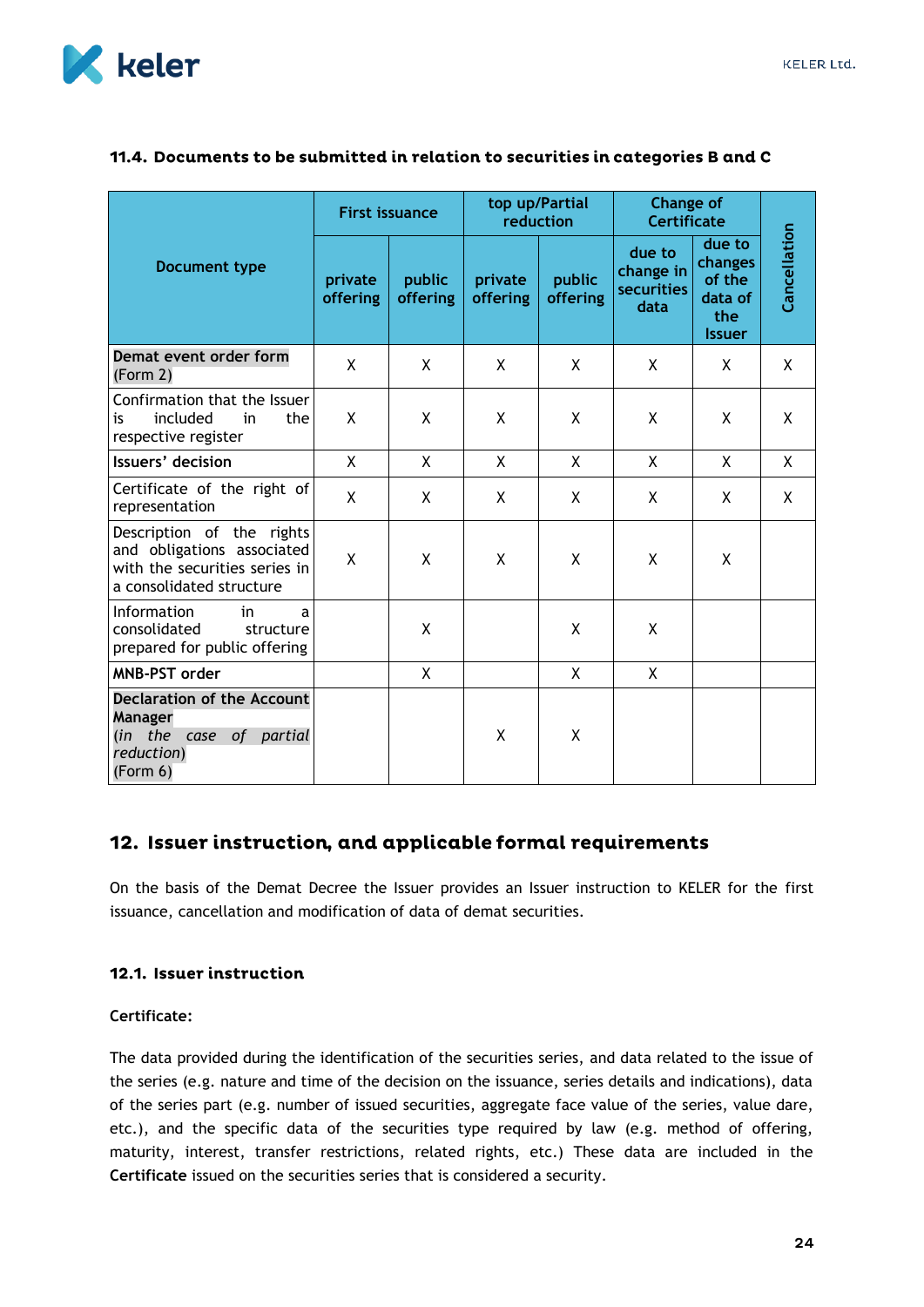

KELER has prepared **Certificate** templates for all types of securities, taking into account the requirements of the special legal regulation pertaining to them. All templates are available on KELER's website ([here\)](https://english.keler.hu/Key%20documents/Business%20Forms/). When the Demat event is executed in KID or the eDEMAT system, the securities master data stated on the Certificate have to be recorded in the system also.

#### **Account credit /partial reduction data:**

These data must be specified by the Issuer during the first issuance, top up, partial reduction, and conversion, based on which KELER credits or deletes the quantity of securities included in the Demat event on the custodians' accounts. The name of the securities account manager of the securities holder, and their main account numbers kept at KELER and the type of segregation must be stated in the account credit data. Summary data are to be provided for main account and segregation type.

Segregation:

- Client: The owner of the securities to be credited/debited is not the securities account manager, but its client (can be natural or legal person also), in this case "Segregation" "Client".
- Own: The owner of the securities to be credited/debited is the securities account manager, "Segregation" "Own".

In the case of Demat events executed with personal presence, these data must be made available to KELER on Form 3, duly signed, in original copy

When the Demat event is executed on KID or in the eDEMAT system, the account credit data must be provided in the system.

If KELER finds a contradiction during processing, or the securities cannot be credited to the accounts stated, KELER is entitled to reject the execution of the Demat event.

#### **Statement for the cancellation of dematerialised securities (Form 10):**

Declaration submitted by the Issuer for the full cancellation of the securities series.

#### <span id="page-25-0"></span>12.2. Signing the Certificate

In compliance with the provisions of Section 7(2) e) of the Tpt., the Certificate for **shares** is signed by two members of the Board of Directors of the Issuer (even if they each have individual signatory rights). If the charter document of the Issuer states that the responsibilities of the Board of Directors are performed by the Chief Executive Officer of the company due to lack of a Board of Directors, the Document is to be duly signed by the Chief Executive Officer.

The Certificate for **investment units** is signed by the authorized signatories of the Fund Manager managing the fund.

The Certificate for **debt securities** is signed by the authorized signatories of the Issuer. For mortgage bond, the Certificate is to be signed by the Property Supervisor also.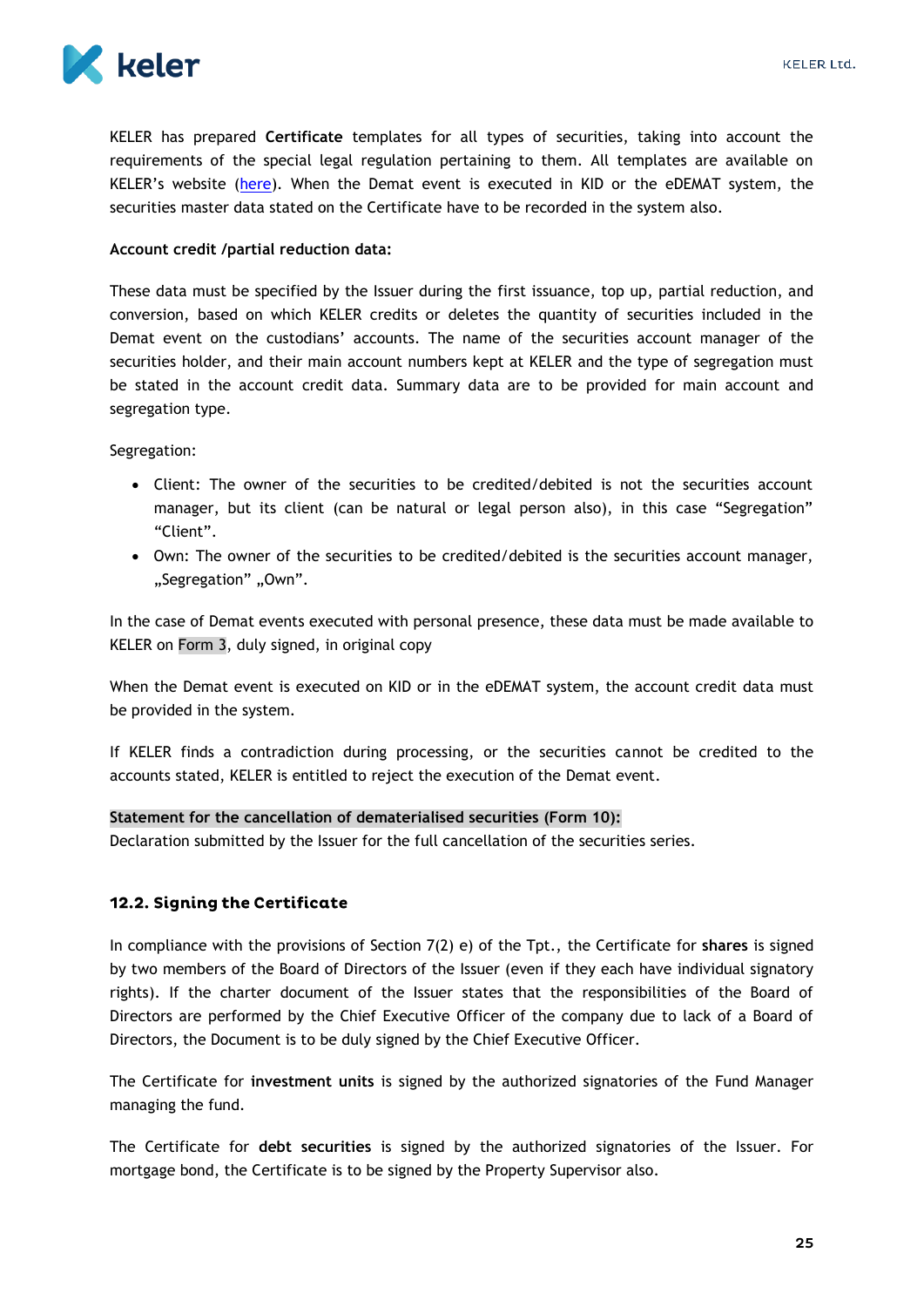

In the case of **Issuers falling within the scope of Act CCXXXVII of 2013 on Credit Institutions and Financial Enterprises,** the Certificate for demat debt securities are signed by two authorized signatories or two signatories authorized for this purpose, as specified in the law.

In the case of securities issued by **municipalities**, the Certificate may be signed in compliance with the council decision adopted pursuant to Act CLXXXIX of 2011 on the Local Governments of Hungary, by the mayor in office at the time of the particular Demat event or by the mayor and a person authorised to this effect.

For **"B" and "C" type securities**, the Certificate is signed by the authorised representative of the Issuer. The authorised representative is the individual who is defined as such in the documents submitted in advance in relation to the demat securities series and the specimen signature of whom is available to KELER.

## <span id="page-26-0"></span>13. Demat event ordering and Issuer instruction cut-off rules

KELER distinguishes cut-offs for the submission of documents to be provided in advance by securities type and Demat event and the cut-off to receive the issuer instruction by the manner of execution of the Demat event.

| T day:           | Current day.                                                                                                                          |
|------------------|---------------------------------------------------------------------------------------------------------------------------------------|
| M day:           | The date of receipt of the order at KELER, the day when KELER receives the<br>order.                                                  |
| TR day:          | Planned date to register master data and Account credit/partial cancellation<br>data.                                                 |
| TD day:          | Planned date of the Demat event, defined by the Issuer upon ordering the<br>Demat event.                                              |
| D day:           | Actual date of the execution of the Demat event (value date of account credit,<br>cancellation, change of Certificate).               |
| Max. value date: | The thirtieth (30) day from KELER's processing, by which time the Issuer must<br>execute the Demat event. (TD $\leq$ Max value date). |
| $M + x$ day:     | business day $X^{th}$ after the submission of the order.                                                                              |
| $D-x$ day:       | business day X <sup>th</sup> prior to the value date of the actual Demat event.                                                       |

- For orders started in the eDEMAT system, it is the day of receipt of the order by KELER, when the order is put into the 'to be processed by KELER' status.
- A Demat event order initiated outside the eDEMAT system is considered "accepted" if the Issuer has submitted all mandatory documents.
- The planned date of the Demat event (TD) MAY NOT BE SOONER (past dated) than the date of submission of the order. (M<TD). The actual execution day of the Demat event can be a different day than the planned day.
- Orders (M) may be submitted only for a Demat event associated with cancellation due to maturity on T day so that its day is identical to D day. (M=T=D)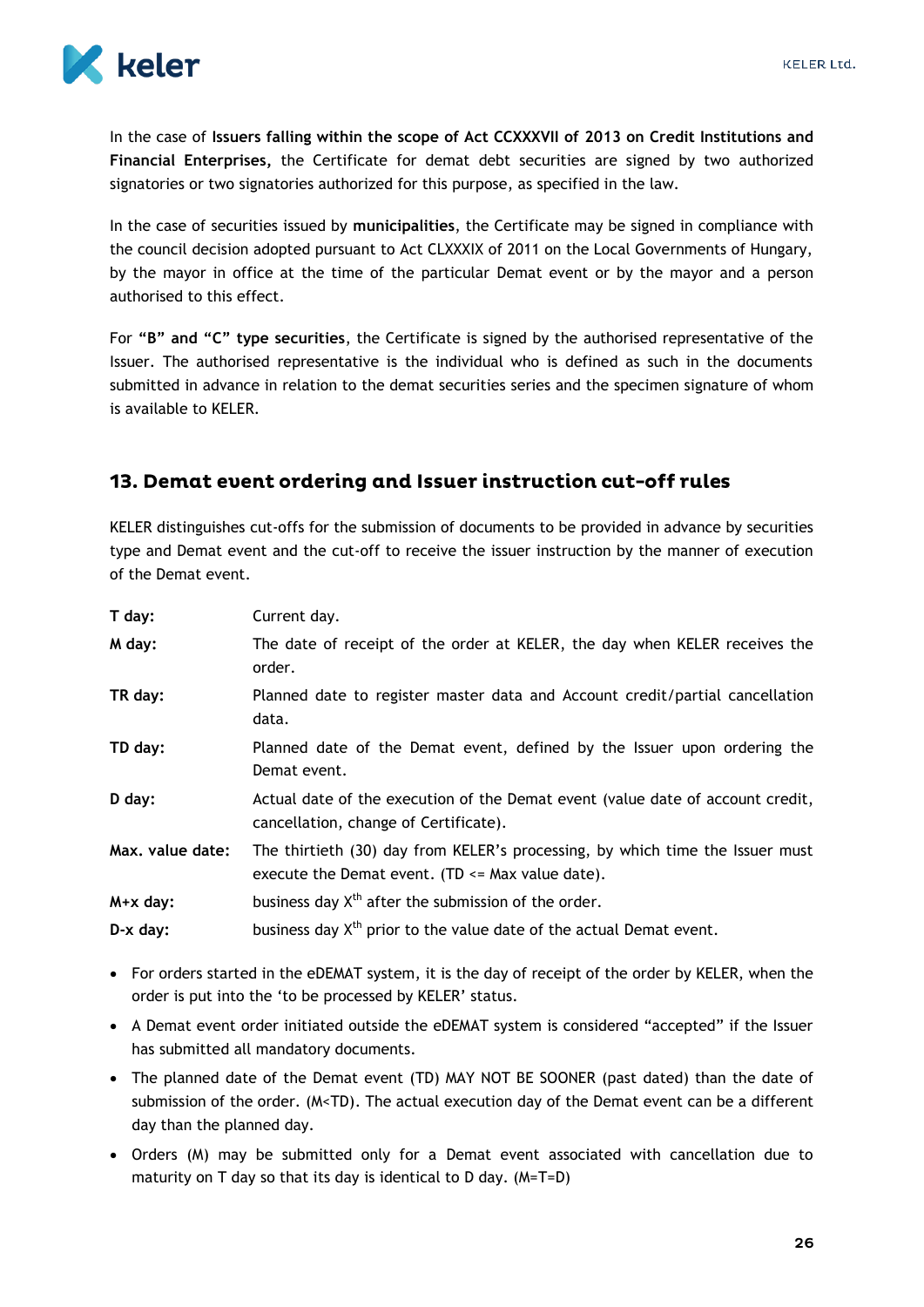

- The issuer may also define the value date (D) of the Demat event as a date other than the date of entry of the transaction data and the account credit data into the computer system (TR) but the date defined cannot be sooner than the date of the entry of the data (TR<=D). At the latest on this day (D), by the deadline stated in Point 14.5 of this Regulation, the Issuer makes available the issuer instruction for KELER on that day. The data of the instruction are displayed in the systems for D day after processing.
- The Issuer may also define and announce the date (D) of the Demat event in advance, even without any consultation with KELER. Even in this case KELER requires that all necessary documents are submitted.
- The number of business days between the date of submission of the order (M) and the planned date of master data entry (TR) determines whether [ordinary or urgent](#page-28-0) processing is requested on the basis of the order submitted by the Issuer.

## <span id="page-27-0"></span>13.1. If a period shorter than stated in this Announcement is requested (urgent processing), a higher demat fee must be paid in accordance with the rules detailed below:

- KELER requires that all the necessary documents in the specified format/with the specified contents are submitted even for urgent processing, and therefore it may happen that the Issuer cannot execute the Demat event ordered with urgent processing on the originally planned date despite payment of the increased fee. For this reason, in the case of Demat events ordered with urgent processing, the Issuer shall submit to KELER all the necessary documents in the first place, complying with the specified format and content requirements.
- The higher fee of the Demat event ordered as urgent must be paid even if the Issuer cannot execute the Demat event on the planned date.
- KELER does not accept orders for Demat events scheduled for M and M+1 business day (except for cancellation due to maturity) even if the higher fee is paid.
- $\bullet$  In the case of cancellation due to maturity, the Demat event order date (M) may be the same as the expiry date (LT) and value date of the cancellation (D). If the maturity date is not a business day, then the business day rule related to the series must be applied.
- If the Issuer did NOT order a Demat event as urgent but fulfilled all the requirements prior to the planned date stated upon ordering the event, the Issuer may pay the ordinary fee and execute the Demat event and within the period that applies to urgent orders.
- KELER may modify a Demat event ordered as "Ordinary" to a Demat event with "Urgent" processing if the Issuer submits requested additional information in accordance with the rules stated below.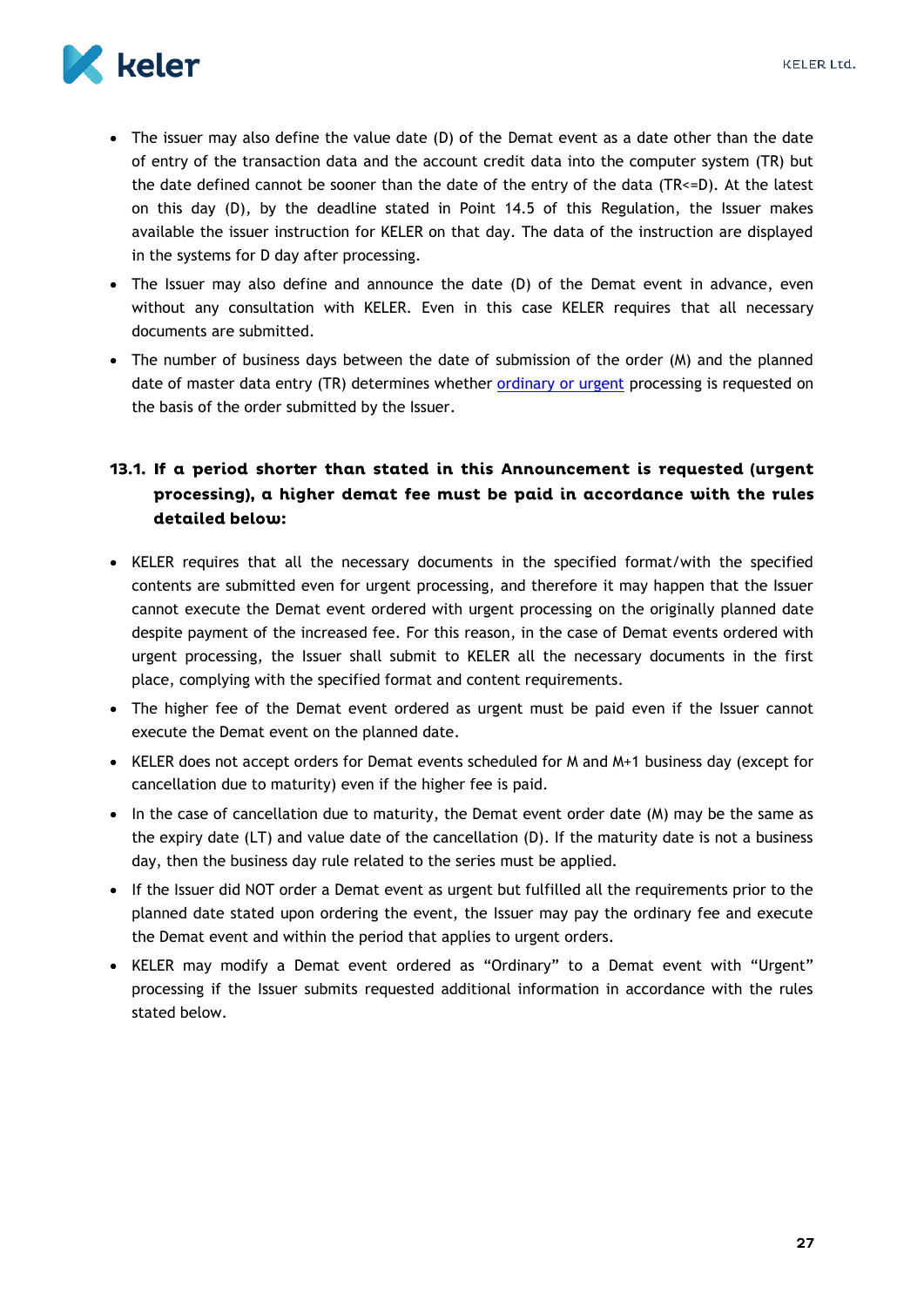

## <span id="page-28-0"></span>13.2. Rules on the acceptance of Demat event orders relating to shares and investment units/provision of requested additional information:

|                                                                            | TR day may be planned by accepting the<br>payment of increased fee |                |       |       |       |       | <b>Ordinary fee</b> |
|----------------------------------------------------------------------------|--------------------------------------------------------------------|----------------|-------|-------|-------|-------|---------------------|
| order/supply<br>Date<br>οf<br>οf<br>additional<br>requested<br>information | $M+2$                                                              | $M+3$          | $M+4$ | $M+5$ | $M+6$ | $M+7$ | From $M+8$          |
| <b>eDEMAT</b>                                                              |                                                                    | $\blacksquare$ |       | ✓     | ✓     |       |                     |
| With personal presence,<br>controlled<br>remotely<br>and<br>through KID    |                                                                    |                |       | ✓     |       |       |                     |

## <span id="page-28-1"></span>13.3. Rules on the acceptance of Demat event orders relating to debt securities/provision of requested additional information:

|                                                                               |       | TR day may be planned by accepting<br>the payment of increased fee * | <b>Ordinary fee</b> |
|-------------------------------------------------------------------------------|-------|----------------------------------------------------------------------|---------------------|
| of<br>order/supply<br>Date<br>0f<br>additional<br>requested<br>information    | $M+2$ | $M+3$                                                                | From M+4            |
| eDEMAT                                                                        |       |                                                                      |                     |
| With<br>personal<br>presence,<br>controlled<br>remotely<br>and<br>through KID | ٠     |                                                                      |                     |

## <span id="page-28-2"></span>13.4. Supply of requested additional information

KELER checks the documents submitted to it. If the submitted documents

- are not complete,
- or are not in line with the required format in accordance with Point 9. and 10. of this Regulation,
- or do not contain the required information,
- or, in the case of events ordered in eDEMAT, the documents were not uploaded for the correct document type,

KELER requests the Issuer to supply additional information. If the order was initiated on a printed order form, KELER notifies the contact person indicated therein via email, while in the case of orders placed in eDEMAT, KELER returns the process to the Issuer with the status of 'Addition information to be supplied' or with a remark made on the Message Board. The Issuer must provide the required documents within 30 days. By 12:00 on the planned value date specified in the order, KELER accept only the MNB-PST decision, the subscription result or the "Issuer's declaration on the fulfilment of the obligation" document if the Issuer intends to execute the event as a Demat event with same day value. If the Issuer submits the additional information after 12:00 on the planned value date, KELER allows the recording of the Issuer instruction on the following day only, irrespective of whether or not the Issuer ordered the Demat event as urgent.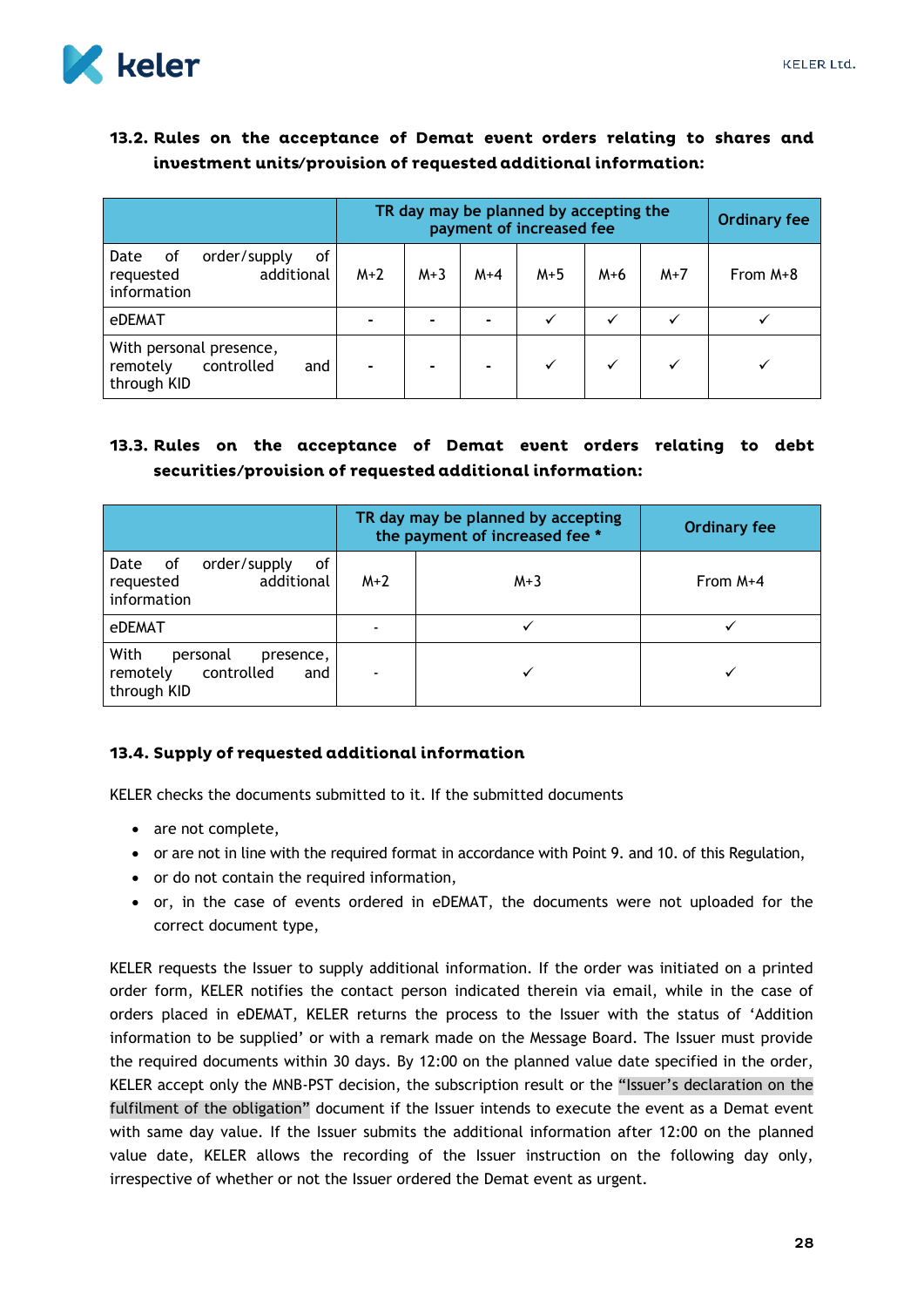

If the Issuer does not supply the additional information within 30 days, KELER calls it to supply the additional documents in an official letter. If the Issuer does not provide the information, i.e. it does not give order on the first issuance or cancellation of the securities series to be issued as demat securities, KELER proceeds in compliance with Section 3.3.2 of the [General Business Rules](https://english.keler.hu/Key%20documents/Regulatory%20documents/General%20Business%20Rules/) (hereinafter: GBR).

#### <span id="page-29-0"></span>13.5. Cut-off to receive Issuer instruction

#### <span id="page-29-1"></span>13.5.1. Demat events executed with the personal involvement of the Issuer

In the case of Demat events executed with personal involvement by the Issuer, KELER consults with the Issuer in advance on the exact time of processing the Issuer instruction (TR day). Customers can visit KELER to execute Demat events with their personal involvement between 9:00 and 16:00 on business days. Customers cannot visit KELER on business days that fall on Saturday to execute Demat events with their personal presence.

This rule applies to the actual day of execution of both intraday (T=TR=D) and future Demat events  $(TR < D)$ .

#### <span id="page-29-2"></span>13.5.2. Demat events executed through KID

For Demat event to be executed intraday (T=TR=D) through the KID system, the Issuer shall submit to KELER the documents of the issuer instruction required in a printed format by no later than 16:30. The Issuer must enter the securities master data, the account credit or cancellation data into the KID system by 17:20. If the Issuer does not supply the printed documents by 16:30 and does not send the securities master data, the account credit or cancellation data in the KID system by 17:20, KELER does not guarantee the execution of the Demat event during the day.

KELER accepts the issuer instruction for the actual execution date of the future Demat event (TR<D) between 8:00 and 17:30 on business days.

#### <span id="page-29-3"></span>13.5.3. Remotely controlled Demat events

For the remotely controlled Demat event the Issuer makes available the documents of the issuer instruction to KELER by not later than 16:30 on the Demat event execution date (D day).

- If the documents of the issuer instruction for cancellation are received by KELER after 16:30, the Demat event shall be executed on the subsequent day (T+1 day).
- If the documents of the issuer instruction for the change of Certificate are received after 16:30, KELER rejects to execute the event due to the incorrect execution date of the new Certificate.

This rule applies to the actual day of execution of both intraday (T=TR=D) and future Demat events  $(TR < D)$ .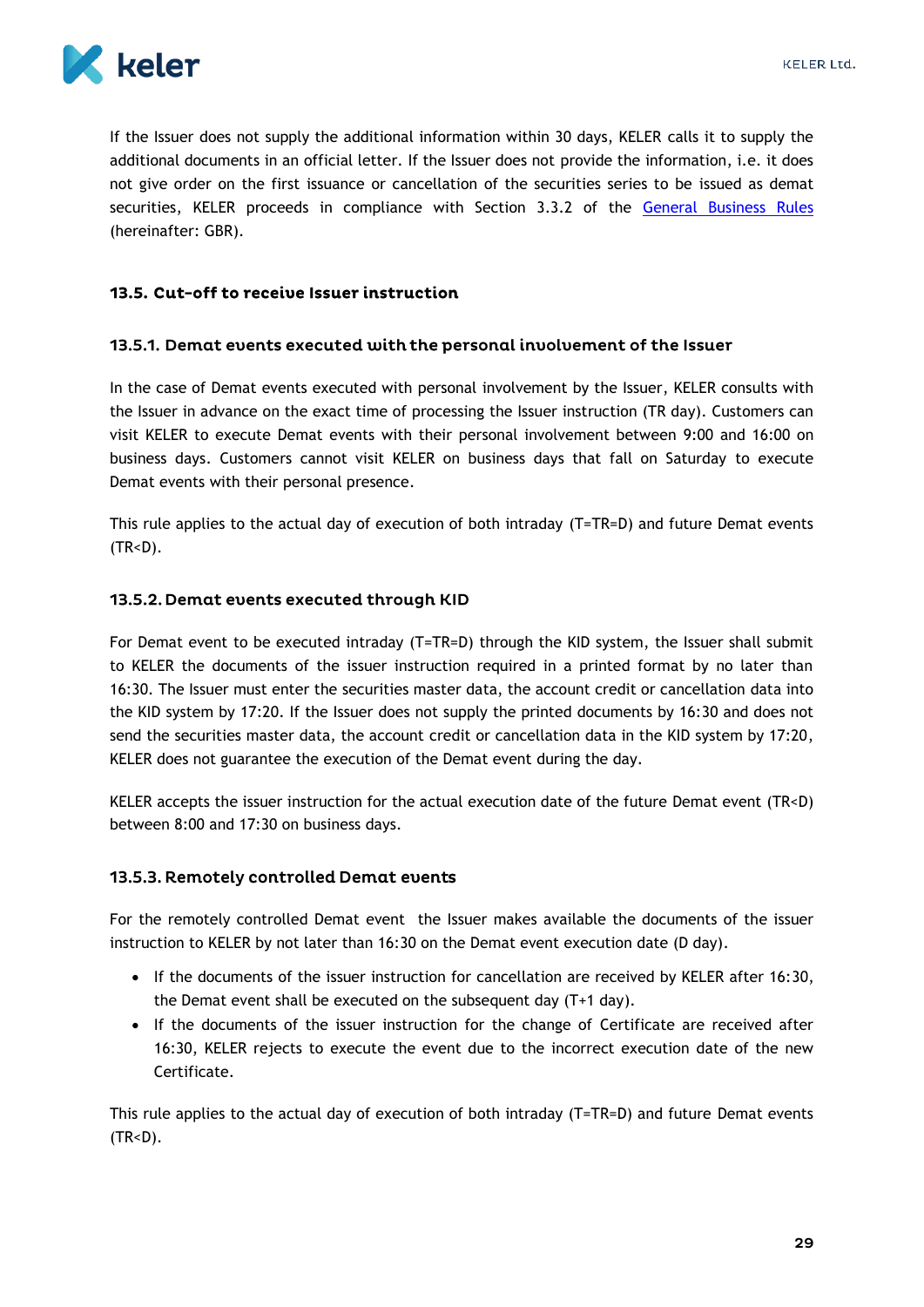#### <span id="page-30-0"></span>13.5.4. Demat events executed on eDEMAT

The eDEMAT system is available on business days between 8:00 and 20:00. The administrators involved in the processing of Demat events maintain contact with the Issuer through the Message Board associated with the Demat event on business days between 8:00 and 16:30.

For Demat events to be executed intraday (T=TR=D) on the eDEMAT system, the Issuer makes available to KELER the documents of the issuer instruction until 16:30 at the latest. The Issuer is required to enter the securities master data, the account credit or cancellation data in the eDEMAT system until 16:00. If the Issuer does not supply the documents by 16:30 and does not pay the fees in the eDEMAT system, and does not hand over the process to KELER, KELER does not guarantee the execution of the Demat event during the day.

KELER accepts the issuer instruction for the actual execution date of the future Demat event (TR<D) between 8:00 and 20:00 on business days.

After the max value date, the Issuer deletes the unexecuted Demat event from eDEMAT, failing this no new order can be made for the same securities series. If the fee related to the Demat event has already been paid on eDEMAT, KELER transfers it back to the account number stated on the order. If the Issuer does not delete the unexecuted event from eDEMAT, after the max value date KELER deletes the event.

Cancellation Demat events due to maturity may be ordered (together with the related documents) by 14:00 on T day (the system does not automatically reject the submission of an order).

## <span id="page-30-1"></span>14. Invalidation of the Certificate

If there is any change in the data of the demat securities series (top up, partial reduction, change of certificate, conversion), KELER invalidates the Certificate issued earlier for the demat securities series and deposited with KELER, which will be replaced by a new Certificate deposited by the Issuer for the full securities series. When a demat securities series ceases to exist, KELER also invalidates the Certificate related to the series.

The Issuer may request a copy of the invalidated Certificate that was previously deposited with KELER, the applicable fee is stated in the [Fee Schedule](https://english.keler.hu/Key%20documents/Regulatory%20documents/Fee%20Schedules/) valid from time to time.

In the case of Demat events executed in eDEMAT, the person authorized by the Issuer may view the invalidated Certificate during the previous Demat event executed on eDEMAT.

## <span id="page-30-2"></span>15. Fee payment

The fees of KELER's services related to demat securities are included in the effective Fee Schedule.

The cost of execution of the Demat event can be paid by the Issuer or its authorized agent also (hereinafter: Fee Payer).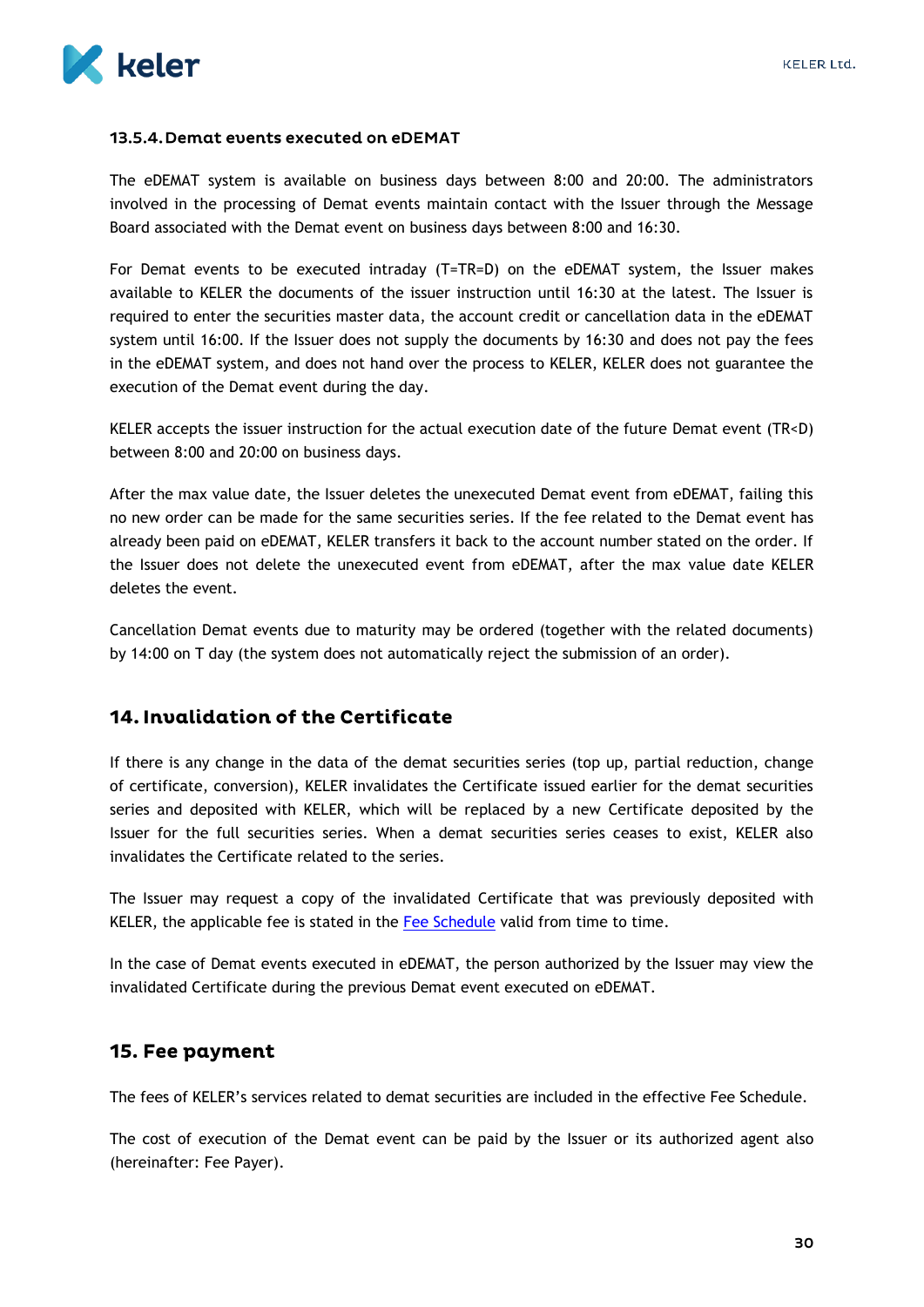

KELER issues the invoice in printed form or as e-invoice at the instruction of the Fee Payer.

- For Demat event with personal presence or controlled remotely, simultaneously with the submission of the documents to be made available for the order in advance, the Issuer certifies the fee payment with a copy of the bank transfer order. KELER issues an advance invoice for the pre-paid fee and settles it with a final invoice simultaneously with the performance of the service. Payment by transfer must be made into the following bank account of KELER: **14400018-09600102**. KELER does not execute the Demat event when fee payment fails or is not certified.
- The fees of the Demat events of the current month started through the KID system are included in the settlement invoice of KELER issued in the subsequent month.
- In the case of Demat events started in the eDEMAT system,
	- when the Issuer uploads all documents to be made available in advance in eDEMAT
		- and submits the issuer instruction in an electronic form, the fees and charges stated in Section VI/17-19 of the [Fee Schedule](https://english.keler.hu/Key%20documents/Regulatory%20documents/Fee%20Schedules/) apply,
		- if the documents were made available in a printed format, the fees and charges stated in Section VI/20-22 of the Fee Schedule apply.
	- If the Issuer is unable to upload all required documents in eDEMAT (when even one document must be provided by KELER) and completes the execution with an electronic or a printed certificate, then
		- for First issuance and Top up, the fees stated in Section. VI./26-28. of the Fee Schedule apply.
		- for change of Certificate and Cancellation, the fees stated in Section VI./26-28. of the Fee Schedule apply.

The fee of the service initiated in eDEMAT is indicated on the basis of the data of the order in accordance with the effective Fee Schedule and cannot be changed in the interfaces of external contracted service providing banks.

## <span id="page-31-0"></span>16. Provisions of the legal regulations

The rules pertaining to the issuance and distribution of demat securities are laid down in the following legal regulations:

- Rules pertaining to the conversion of physical shares into dematerialised shares and dematerialised shares into physical shares:
	- Section 3:214 (1) of the Ptk. 33
	- $-$  Sections 10-12/A, 34(4) of the Tpt.
- Rules pertaining to the conversion of shares:
	- Sections  $6(5)$ , 10-12/A, 34(4) of the Tpt.,
	- Sections 33(1)-(2), 35-40, 63(1) of the Ctv.34,

1

<sup>&</sup>lt;sup>33</sup> Act V of 2013 on the Civil Code

<sup>&</sup>lt;sup>34</sup> Act V of 2006 on Public Company Information, Company Registration and Winding-Up Proceedings